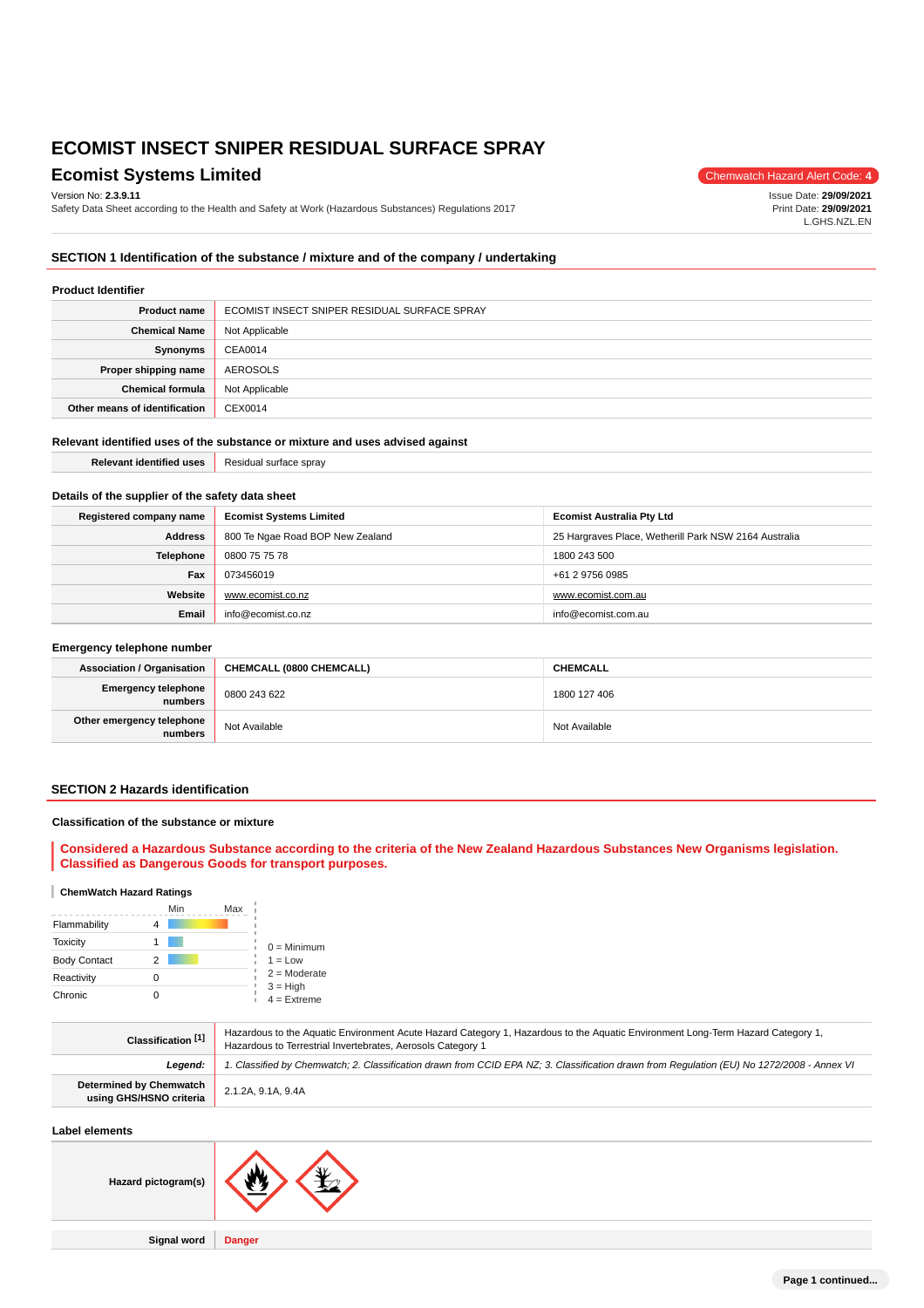| Hazard statement(s) |  |
|---------------------|--|
|---------------------|--|

| H410      | Very toxic to aquatic life with long lasting effects.                    |
|-----------|--------------------------------------------------------------------------|
| H441      | Hazardous to terrestrial invertebrates.                                  |
| H222+H229 | Extremely flammable aerosol. Pressurized container: may burst if heated. |

### **Precautionary statement(s) Prevention**

| P210             | Keep away from heat, hot surfaces, sparks, open flames and other ignition sources. No smoking. |
|------------------|------------------------------------------------------------------------------------------------|
| P211             | Do not spray on an open flame or other ignition source.                                        |
| P <sub>251</sub> | Do not pierce or burn, even after use.                                                         |
| P273             | Avoid release to the environment.                                                              |
|                  |                                                                                                |

### **Precautionary statement(s) Response**

**P391** Collect spillage.

### **Precautionary statement(s) Storage**

**P410+P412** Protect from sunlight. Do not expose to temperatures exceeding 50 °C/122 °F.

### **Precautionary statement(s) Disposal**

**P501** Dispose of contents/container to authorised hazardous or special waste collection point in accordance with any local regulation.

### **SECTION 3 Composition / information on ingredients**

## **Substances**

See section below for composition of Mixtures

### **Mixtures**

| <b>CAS No</b> | %[weight]                                                                                                                                                                                             | Name                                        |
|---------------|-------------------------------------------------------------------------------------------------------------------------------------------------------------------------------------------------------|---------------------------------------------|
| 64742-47-8    | $35 - 60$                                                                                                                                                                                             | Distillated (petroleum), hydrotreated light |
| 39515-40-7    | <1                                                                                                                                                                                                    | cyphenothrin                                |
| 1166-46-7     | <1                                                                                                                                                                                                    | d-Tetramethrin                              |
| 106-97-8.     | 25-40                                                                                                                                                                                                 | butane                                      |
| 74-98-6       | $3 - 10$                                                                                                                                                                                              | propane                                     |
| Legend:       | 1. Classified by Chemwatch; 2. Classification drawn from CCID EPA NZ; 3. Classification drawn from Regulation (EU) No 1272/2008 - Annex VI;<br>4. Classification drawn from C&L * EU IOELVs available |                                             |

### **SECTION 4 First aid measures**

| Description of first aid measures |                                                                                                                                                                                                                                                                                                                                                                                                                                                                                                                                                           |  |
|-----------------------------------|-----------------------------------------------------------------------------------------------------------------------------------------------------------------------------------------------------------------------------------------------------------------------------------------------------------------------------------------------------------------------------------------------------------------------------------------------------------------------------------------------------------------------------------------------------------|--|
| <b>Eye Contact</b>                | If aerosols come in contact with the eyes:<br>Immediately hold the eyelids apart and flush the eye continuously for at least 15 minutes with fresh running water.<br>Ensure complete irrigation of the eye by keeping eyelids apart and away from eye and moving the eyelids by occasionally lifting the upper<br>and lower lids.<br>Transport to hospital or doctor without delay.<br>Removal of contact lenses after an eye injury should only be undertaken by skilled personnel.<br>Generally not applicable.                                         |  |
| <b>Skin Contact</b>               | If solids or aerosol mists are deposited upon the skin:<br>Flush skin and hair with running water (and soap if available).<br>Remove any adhering solids with industrial skin cleansing cream.<br>DO NOT use solvents.<br>Seek medical attention in the event of irritation.<br>Generally not applicable.                                                                                                                                                                                                                                                 |  |
| Inhalation                        | If aerosols, fumes or combustion products are inhaled:<br>▶ Remove to fresh air.<br>Lay patient down. Keep warm and rested.<br>Prostheses such as false teeth, which may block airway, should be removed, where possible, prior to initiating first aid procedures.<br>If breathing is shallow or has stopped, ensure clear airway and apply resuscitation, preferably with a demand valve resuscitator, bag-valve<br>mask device, or pocket mask as trained. Perform CPR if necessary.<br>Transport to hospital, or doctor.<br>Generally not applicable. |  |
| Ingestion                         | Not considered a normal route of entry.<br>Generally not applicable.<br>If spontaneous vomiting appears imminent or occurs, hold patient's head down, lower than their hips to help avoid possible aspiration of<br>vomitus.                                                                                                                                                                                                                                                                                                                              |  |

### **Indication of any immediate medical attention and special treatment needed**

For petroleum distillates

- · In case of ingestion, gastric lavage with activated charcoal can be used promptly to prevent absorption decontamination (induced emesis or lavage) is controversial and should be considered on the merits of each individual case; of course the usual precautions of an endotracheal tube should be considered prior to lavage, to prevent aspiration.
- · Individuals intoxicated by petroleum distillates should be hospitalized immediately, with acute and continuing attention to neurologic and cardiopulmonary function. Positive pressure ventilation may be necessary.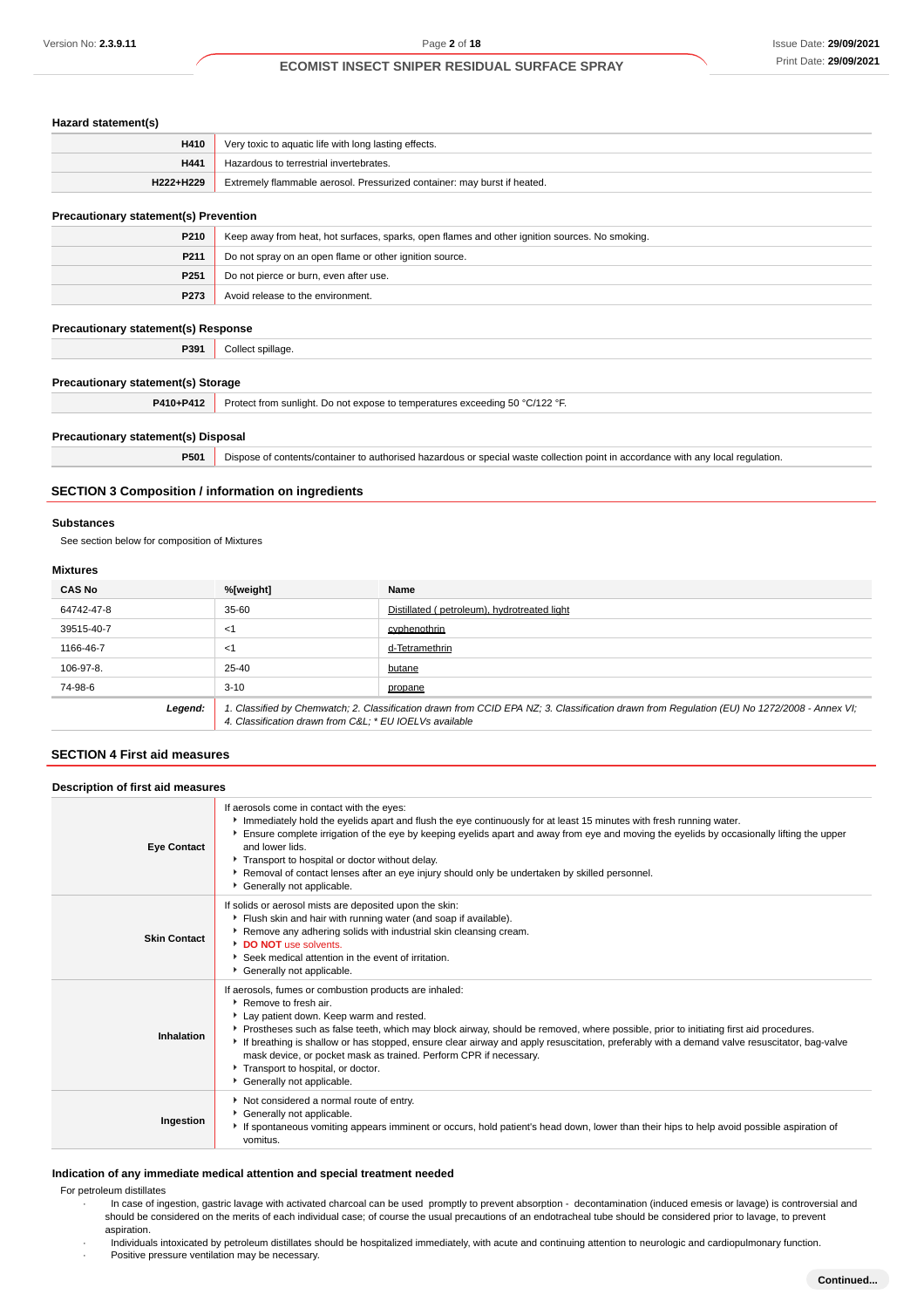- · Acute central nervous system signs and symptoms may result from large ingestions of aspiration-induced hypoxia.
- · After the initial episode,individuals should be followed for changes in blood variables and the delayed appearance of pulmonary oedema and chemical pneumonitis. Such patients should be followed for several days or weeks for delayed effects, including bone marrow toxicity, hepatic and renal impairment Individuals with chronic pulmonary disease will be more seriously impaired, and recovery from inhalation exposure may be complicated.
- · Gastrointestinal symptoms are usually minor and pathological changes of the liver and kidneys are reported to be uncommon in acute intoxications.
- · Chlorinated and non-chlorinated hydrocarbons may sensitize the heart to epinephrine and other circulating catecholamines so that arrhythmias may occur.Careful
- consideration of this potential adverse effect should precede administration of epinephrine or other cardiac stimulants and the selection of bronchodilators. BP America Product Safety & Toxicology Department

Treat symptomatically.

- For chronic or short term repeated exposures to pyrethrum and synthetic pyrethroids:
- Mammalian toxicity of pyrethrum and synthetic pyrethroids is low, in part because of poor bioavailability and a large first pass extraction by the liver.
- **F** The most common adverse reaction results from the potent sensitising effects of pyrethrins.
- ▶ Clinical manifestations of exposure include contact dermatitis (erythema, vesiculation, bullae); anaphylactoid reactions (pallor, tachycardia, diaphoresis) and asthma. [Ellenhorn **Barcelouvl**
- In cases of skin contact, it has been reported that topical application of Vitamin E Acetate (alpha-tocopherol acetate) has been found to have high therapeutic value, eliminating almost all skin pain associated with exposure to synthetic pyrethroids. [*Incitec*]

## **SECTION 5 Firefighting measures**

### **Extinguishing media**

**SMALL FIRE:**

Water spray, dry chemical or CO2 **LARGE FIRE:** Water spray or fog.

#### **Special hazards arising from the substrate or mixture**

| <b>Fire Incompatibility</b> | Avoid contamination with oxidising agents i.e. nitrates, oxidising acids, chlorine bleaches, pool chlorine etc. as ignition may result |
|-----------------------------|----------------------------------------------------------------------------------------------------------------------------------------|
| Advice for firefighters     |                                                                                                                                        |
|                             | Alert Fire Brigade and tell them location and nature of hazard.                                                                        |
|                             | • May be violently or explosively reactive.<br>▶ Wear breathing apparatus plus protective gloves.                                      |
|                             | ▶ Prevent, by any means available, spillage from entering drains or water course.                                                      |
|                             | If safe, switch off electrical equipment until vapour fire hazard removed.                                                             |
| <b>Fire Fighting</b>        | ► Use water delivered as a fine spray to control fire and cool adjacent area.                                                          |
|                             | DO NOT approach containers suspected to be hot.                                                                                        |
|                             | Cool fire exposed containers with water spray from a protected location.                                                               |
|                             | If safe to do so, remove containers from path of fire.                                                                                 |

|                              | Equipment should be thoroughly decontaminated after use.<br>Slight hazard when exposed to heat, flame and oxidisers.                                                                                                                                                                                                                                                                                                                                                                                                                                                                                                                                                                                                                                                                                                                                                                                                                                                                                                                                                                                                                                                                                                                                                                                                                |
|------------------------------|-------------------------------------------------------------------------------------------------------------------------------------------------------------------------------------------------------------------------------------------------------------------------------------------------------------------------------------------------------------------------------------------------------------------------------------------------------------------------------------------------------------------------------------------------------------------------------------------------------------------------------------------------------------------------------------------------------------------------------------------------------------------------------------------------------------------------------------------------------------------------------------------------------------------------------------------------------------------------------------------------------------------------------------------------------------------------------------------------------------------------------------------------------------------------------------------------------------------------------------------------------------------------------------------------------------------------------------|
| <b>Fire/Explosion Hazard</b> | Liquid and vapour are highly flammable.<br>Severe fire hazard when exposed to heat or flame.<br>• Vapour forms an explosive mixture with air.<br>Severe explosion hazard, in the form of vapour, when exposed to flame or spark.<br>▶ Vapour may travel a considerable distance to source of ignition.<br>Heating may cause expansion or decomposition with violent container rupture.<br>Aerosol cans may explode on exposure to naked flames.<br>Rupturing containers may rocket and scatter burning materials.<br>Hazards may not be restricted to pressure effects.<br>May emit acrid, poisonous or corrosive fumes.<br>• On combustion, may emit toxic fumes of carbon monoxide (CO).<br>Combustion products include:<br>carbon monoxide (CO)<br>Combustible. Will burn if ignited.<br>carbon dioxide (CO2)<br>other pyrolysis products typical of burning organic material.<br>Contains low boiling substance: Closed containers may rupture due to pressure buildup under fire conditions.<br>Articles and manufactured articles may constitute a fire hazard where polymers form their outer layers or where combustible packaging remains<br>in place.<br>Certain substances, found throughout their construction, may degrade or become volatile when heated to high temperatures. This may create a<br>secondary hazard. |

### **SECTION 6 Accidental release measures**

**Personal precautions, protective equipment and emergency procedures** See section 8

#### **Environmental precautions**

See section 12

#### **Methods and material for containment and cleaning up**

| <b>Minor Spills</b> | Avoid breathing vapours and contact with skin and eyes.<br>Wear protective clothing, impervious gloves and safety glasses.<br>Shut off all possible sources of ignition and increase ventilation.<br>Wipe up.<br>If safe, damaged cans should be placed in a container outdoors, away from all ignition sources, until pressure has dissipated.<br>Undamaged cans should be gathered and stowed safely. |
|---------------------|---------------------------------------------------------------------------------------------------------------------------------------------------------------------------------------------------------------------------------------------------------------------------------------------------------------------------------------------------------------------------------------------------------|
|                     | Clean up all spills immediately.                                                                                                                                                                                                                                                                                                                                                                        |
|                     |                                                                                                                                                                                                                                                                                                                                                                                                         |
|                     |                                                                                                                                                                                                                                                                                                                                                                                                         |
|                     |                                                                                                                                                                                                                                                                                                                                                                                                         |
|                     |                                                                                                                                                                                                                                                                                                                                                                                                         |
|                     |                                                                                                                                                                                                                                                                                                                                                                                                         |
|                     |                                                                                                                                                                                                                                                                                                                                                                                                         |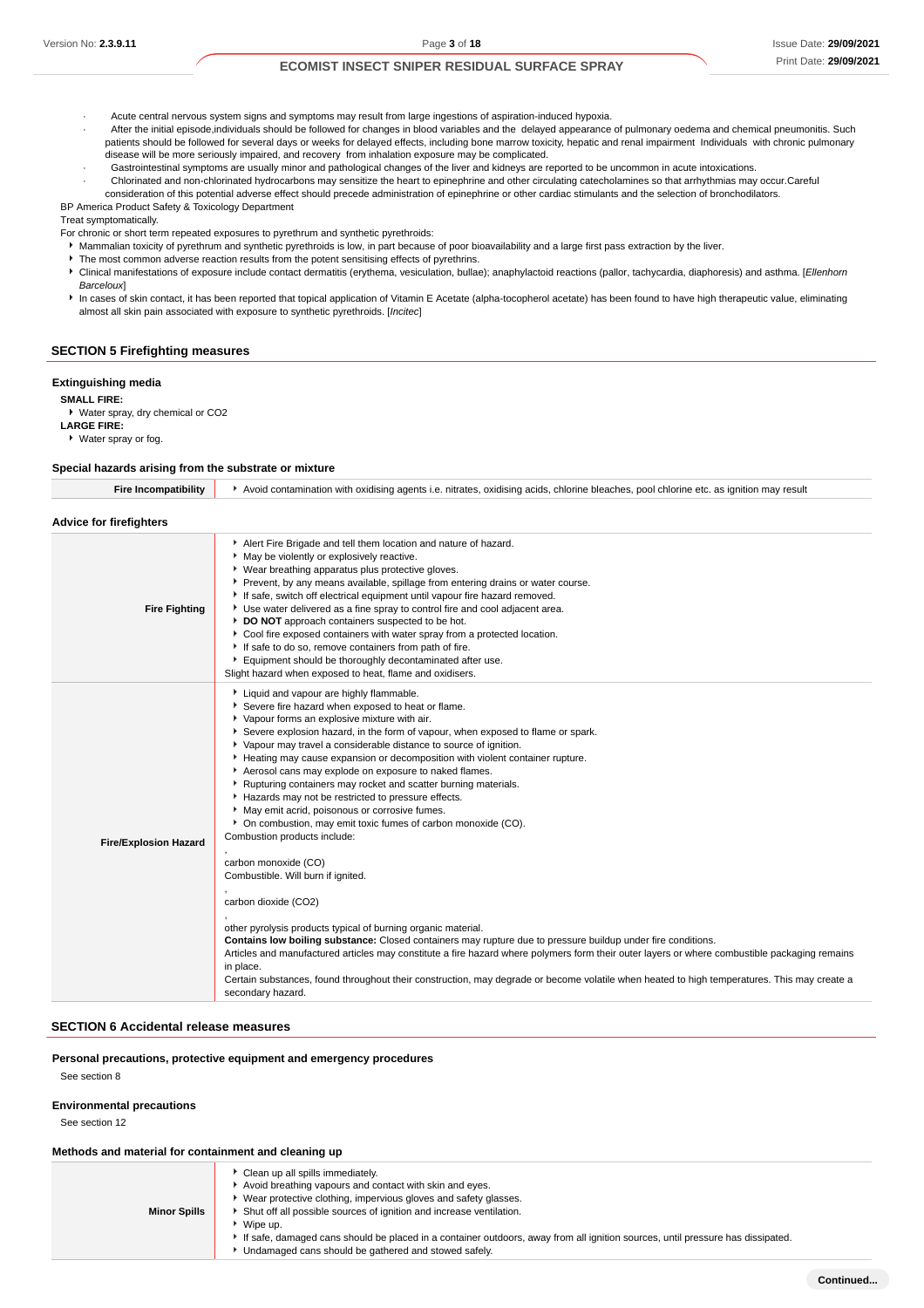**Continued...**

## **ECOMIST INSECT SNIPER RESIDUAL SURFACE SPRAY**

| <b>Major Spills</b> | Clear area of all unprotected personnel and move upwind.<br>Alert Emergency Authority and advise them of the location and nature of hazard.<br>• May be violently or explosively reactive.<br>▶ Wear full body clothing with breathing apparatus.<br>Prevent by any means available, spillage from entering drains and water-courses.<br>Consider evacuation.<br>Shut off all possible sources of ignition and increase ventilation.<br>▶ No smoking or naked lights within area.<br>Use extreme caution to prevent violent reaction.<br>Stop leak only if safe to so do.<br>▶ Water spray or fog may be used to disperse vapour.<br>DO NOT enter confined space where gas may have collected.<br>▶ Keep area clear until gas has dispersed.<br>Remove leaking cylinders to a safe place.<br>Fit vent pipes. Release pressure under safe, controlled conditions<br>▶ Burn issuing gas at vent pipes.<br>DO NOT exert excessive pressure on valve; DO NOT attempt to operate damaged valve.<br>Clear area of personnel and move upwind.<br>Alert Fire Brigade and tell them location and nature of hazard.<br>• May be violently or explosively reactive.<br>▶ Wear breathing apparatus plus protective gloves.<br>Prevent, by any means available, spillage from entering drains or water courses<br>No smoking, naked lights or ignition sources.<br>Increase ventilation.<br>Stop leak if safe to do so.<br>• Water spray or fog may be used to disperse / absorb vapour.<br>Absorb or cover spill with sand, earth, inert materials or vermiculite.<br>If safe, damaged cans should be placed in a container outdoors, away from ignition sources, until pressure has dissipated.<br>• Undamaged cans should be gathered and stowed safely.<br>Collect residues and seal in labelled drums for disposal.<br>Clean up all spills immediately.<br>• Wear protective clothing, safety glasses, dust mask, gloves.<br>Secure load if safe to do so. Bundle/collect recoverable product.<br>• Use dry clean up procedures and avoid generating dust.<br>▶ Vacuum up (consider explosion-proof machines designed to be grounded during storage and use).<br>▶ Water may be used to prevent dusting.<br>• Collect remaining material in containers with covers for disposal.<br>Flush spill area with water. |
|---------------------|----------------------------------------------------------------------------------------------------------------------------------------------------------------------------------------------------------------------------------------------------------------------------------------------------------------------------------------------------------------------------------------------------------------------------------------------------------------------------------------------------------------------------------------------------------------------------------------------------------------------------------------------------------------------------------------------------------------------------------------------------------------------------------------------------------------------------------------------------------------------------------------------------------------------------------------------------------------------------------------------------------------------------------------------------------------------------------------------------------------------------------------------------------------------------------------------------------------------------------------------------------------------------------------------------------------------------------------------------------------------------------------------------------------------------------------------------------------------------------------------------------------------------------------------------------------------------------------------------------------------------------------------------------------------------------------------------------------------------------------------------------------------------------------------------------------------------------------------------------------------------------------------------------------------------------------------------------------------------------------------------------------------------------------------------------------------------------------------------------------------------------------------------------------------------------------------------------------------------------------------------------------------------------------------------------|
|---------------------|----------------------------------------------------------------------------------------------------------------------------------------------------------------------------------------------------------------------------------------------------------------------------------------------------------------------------------------------------------------------------------------------------------------------------------------------------------------------------------------------------------------------------------------------------------------------------------------------------------------------------------------------------------------------------------------------------------------------------------------------------------------------------------------------------------------------------------------------------------------------------------------------------------------------------------------------------------------------------------------------------------------------------------------------------------------------------------------------------------------------------------------------------------------------------------------------------------------------------------------------------------------------------------------------------------------------------------------------------------------------------------------------------------------------------------------------------------------------------------------------------------------------------------------------------------------------------------------------------------------------------------------------------------------------------------------------------------------------------------------------------------------------------------------------------------------------------------------------------------------------------------------------------------------------------------------------------------------------------------------------------------------------------------------------------------------------------------------------------------------------------------------------------------------------------------------------------------------------------------------------------------------------------------------------------------|

Personal Protective Equipment advice is contained in Section 8 of the SDS.

## **SECTION 7 Handling and storage**

| <b>Precautions for safe handling</b> |                                                                                                                                                                                                                                                                                                                                                                                                                                                                                                                                                                                                                                                                                                                                                                                                                                                                                                                                                                                                                                                                                                                                                                                                                                                                                                                                                                                                                                                                                                                                                                                                                                                                                                                                                                                                                                                                                                                                                                                                                                                                                                                                                                                                                                                                                                                                                                                                                                                                                                                                                                                                                                                                                                                                                                                                                                                                                                                                                                                                                                                                                                                                                                                                                                                                                                             |
|--------------------------------------|-------------------------------------------------------------------------------------------------------------------------------------------------------------------------------------------------------------------------------------------------------------------------------------------------------------------------------------------------------------------------------------------------------------------------------------------------------------------------------------------------------------------------------------------------------------------------------------------------------------------------------------------------------------------------------------------------------------------------------------------------------------------------------------------------------------------------------------------------------------------------------------------------------------------------------------------------------------------------------------------------------------------------------------------------------------------------------------------------------------------------------------------------------------------------------------------------------------------------------------------------------------------------------------------------------------------------------------------------------------------------------------------------------------------------------------------------------------------------------------------------------------------------------------------------------------------------------------------------------------------------------------------------------------------------------------------------------------------------------------------------------------------------------------------------------------------------------------------------------------------------------------------------------------------------------------------------------------------------------------------------------------------------------------------------------------------------------------------------------------------------------------------------------------------------------------------------------------------------------------------------------------------------------------------------------------------------------------------------------------------------------------------------------------------------------------------------------------------------------------------------------------------------------------------------------------------------------------------------------------------------------------------------------------------------------------------------------------------------------------------------------------------------------------------------------------------------------------------------------------------------------------------------------------------------------------------------------------------------------------------------------------------------------------------------------------------------------------------------------------------------------------------------------------------------------------------------------------------------------------------------------------------------------------------------------------|
| Safe handling                        | Natural gases contain a contaminant, radon-222, a naturally occurring radioactive gas. During subsequent processing, radon tends to<br>concentrate in liquefied petroleum streams and in product streams having similar boiling points. Industry experience indicates that the<br>commercial product may contain small amounts of radon-222 and its radioactive decay products (radon daughters). The actual concentration of<br>radon-222 and radioactive daughters in process equipment (IE lines, filters, pumps and reactor units) may reach significant levels and produce<br>potentially damaging levels of gamma radiation. A potential external radiation hazard exists at or near any pipe, valve or vessel containing a<br>radon enriched stream or containing internal deposits of radioactive material. Field studies, however, have not shown that conditions exist that<br>expose the worker to cumulative exposures in excess of general population limits. Equipment containing gamma-emitting decay products should<br>be presumed to be internally contaminated with alpha-emitting decay products which may be hazardous if inhaled or ingested. During<br>maintenance operations that require the opening of contaminated process equipment, the flow of gas should be stopped and a four hour delay<br>enforced to allow gamma-radiation to drop to background levels. Protective equipment (including high efficiency particulate respirators (P3)<br>suitable for radionucleotides or supplied air) should be worn by personnel entering a vessel or working on contaminated process equipment to<br>prevent skin contamination or inhalation of any residue containing alpha-radiation. Airborne contamination may be minimised by handling scale<br>and/or contaminated materials in a wet state. [TEXACO]<br>The conductivity of this material may make it a static accumulator., A liquid is typically considered nonconductive if its conductivity is below 100<br>pS/m and is considered semi-conductive if its conductivity is below 10 000 pS/m., Whether a liquid is nonconductive or semi-conductive, the<br>precautions are the same., A number of factors, for example liquid temperature, presence of contaminants, and anti-static additives can greatly<br>influence the conductivity of a liquid.<br>Avoid all personal contact, including inhalation.<br>• Wear protective clothing when risk of exposure occurs.<br>Use in a well-ventilated area.<br>Prevent concentration in hollows and sumps.<br>DO NOT enter confined spaces until atmosphere has been checked.<br>Avoid smoking, naked lights or ignition sources.<br>Avoid contact with incompatible materials.<br>V When handling, DO NOT eat, drink or smoke.<br>DO NOT incinerate or puncture aerosol cans.<br>DO NOT spray directly on humans, exposed food or food utensils.<br>Avoid physical damage to containers.<br>Always wash hands with soap and water after handling.<br>▶ Work clothes should be laundered separately.<br>Use good occupational work practice.<br>▶ Observe manufacturer's storage and handling recommendations contained within this SDS.<br>Atmosphere should be regularly checked against established exposure standards to ensure safe working conditions are maintained. |
| <b>Other information</b>             | ▶ Keep dry to avoid corrosion of cans. Corrosion may result in container perforation and internal pressure may eject contents of can<br>Store in original containers in approved flammable liquid storage area.<br>DO NOT store in pits, depressions, basements or areas where vapours may be trapped.<br>No smoking, naked lights, heat or ignition sources.                                                                                                                                                                                                                                                                                                                                                                                                                                                                                                                                                                                                                                                                                                                                                                                                                                                                                                                                                                                                                                                                                                                                                                                                                                                                                                                                                                                                                                                                                                                                                                                                                                                                                                                                                                                                                                                                                                                                                                                                                                                                                                                                                                                                                                                                                                                                                                                                                                                                                                                                                                                                                                                                                                                                                                                                                                                                                                                                               |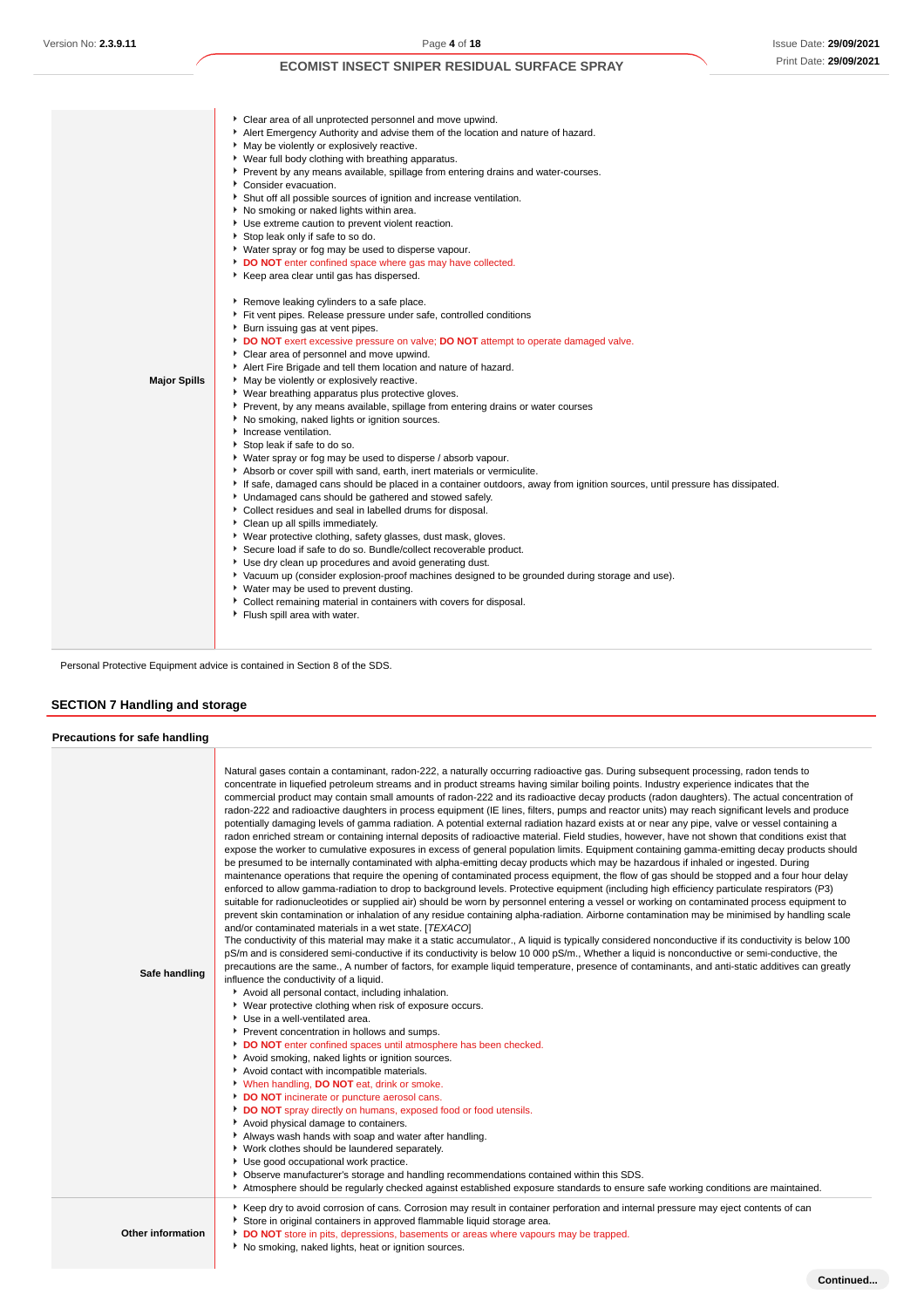|                                                              | Keep containers securely sealed. Contents under pressure.<br>Store away from incompatible materials.<br>Store in a cool, dry, well ventilated area.<br>Avoid storage at temperatures higher than 40 deg C.<br>Store in an upright position.<br>Protect containers against physical damage.<br>Check regularly for spills and leaks.<br>▶ Observe manufacturer's storage and handling recommendations contained within this SDS.<br>Store away from incompatible materials.                                                                                                                                                                                                                                                                                                                                                                                                                                                                                                                                                                                                                                                                                                                                                                                                                                                                                                                                                                                                                                                                                                                                                                                                                                                                                                                                                                                                                                                                                                                                                                                                                                                                                                                                                                                                                                                                                                                                                                                                                                                                                                                                                                                                                                                                                |
|--------------------------------------------------------------|-----------------------------------------------------------------------------------------------------------------------------------------------------------------------------------------------------------------------------------------------------------------------------------------------------------------------------------------------------------------------------------------------------------------------------------------------------------------------------------------------------------------------------------------------------------------------------------------------------------------------------------------------------------------------------------------------------------------------------------------------------------------------------------------------------------------------------------------------------------------------------------------------------------------------------------------------------------------------------------------------------------------------------------------------------------------------------------------------------------------------------------------------------------------------------------------------------------------------------------------------------------------------------------------------------------------------------------------------------------------------------------------------------------------------------------------------------------------------------------------------------------------------------------------------------------------------------------------------------------------------------------------------------------------------------------------------------------------------------------------------------------------------------------------------------------------------------------------------------------------------------------------------------------------------------------------------------------------------------------------------------------------------------------------------------------------------------------------------------------------------------------------------------------------------------------------------------------------------------------------------------------------------------------------------------------------------------------------------------------------------------------------------------------------------------------------------------------------------------------------------------------------------------------------------------------------------------------------------------------------------------------------------------------------------------------------------------------------------------------------------------------|
| Conditions for safe storage, including any incompatibilities |                                                                                                                                                                                                                                                                                                                                                                                                                                                                                                                                                                                                                                                                                                                                                                                                                                                                                                                                                                                                                                                                                                                                                                                                                                                                                                                                                                                                                                                                                                                                                                                                                                                                                                                                                                                                                                                                                                                                                                                                                                                                                                                                                                                                                                                                                                                                                                                                                                                                                                                                                                                                                                                                                                                                                           |
| Suitable container                                           | Generally packaging as originally supplied with the article or manufactured item is sufficient to protect against physical hazards.<br>If repackaging is required ensure the article is intact and does not show signs of wear. As far as is practicably possible, reuse the original<br>packaging or something providing a similar level of protection to both the article and the handler.<br>Glass container is suitable for laboratory quantities<br>Aerosol dispenser.<br>• Check that containers are clearly labelled.                                                                                                                                                                                                                                                                                                                                                                                                                                                                                                                                                                                                                                                                                                                                                                                                                                                                                                                                                                                                                                                                                                                                                                                                                                                                                                                                                                                                                                                                                                                                                                                                                                                                                                                                                                                                                                                                                                                                                                                                                                                                                                                                                                                                                              |
| Storage incompatibility                                      | Low molecular weight alkanes:<br>May react violently with strong oxidisers, chlorine, chlorine dioxide, dioxygenyl tetrafluoroborate.<br>• May react with oxidising materials, nickel carbonyl in the presence of oxygen, heat.<br>Are incompatible with nitronium tetrafluoroborate(1-), halogens and interhalogens<br>may generate electrostatic charges, due to low conductivity, on flow or agitation.<br>Avoid flame and ignition sources<br>Redox reactions of alkanes, in particular with oxygen and the halogens, are possible as the carbon atoms are in a strongly reduced condition.<br>Reaction with oxygen (if present in sufficient quantity to satisfy the reaction stoichiometry) leads to combustion without any smoke, producing<br>carbon dioxide and water. Free radical halogenation reactions occur with halogens, leading to the production of haloalkanes. In addition, alkanes<br>have been shown to interact with, and bind to, certain transition metal complexes<br>Interaction between chlorine and ethane over activated carbon at 350 deg C has caused explosions, but added carbon dioxide reduces the risk.<br>The violent interaction of liquid chlorine injected into ethane at 80 deg C/10 bar becomes very violent if ethylene is also present A mixture<br>prepared at -196 deg C with either methane or ethane exploded when the temp was raised to -78 deg C. Addition of nickel carbonyl to an<br>n-butane-oxygen mixture causes an explosion at 20-40 deg C.<br>Alkanes will react with steam in the presence of a nickel catalyst to give hydrogen.<br>Butane/ isobutane<br>reacts violently with strong oxidisers<br>reacts with acetylene, halogens and nitrous oxides<br>is incompatible with chlorine dioxide, conc. nitric acid and some plastics<br>If may generate electrostatic charges, due to low conductivity, in flow or when agitated - these may ignite the vapour.<br>Segregate from nickel carbonyl in the presence of oxygen, heat (20-40 C)<br>Pyrethrins and permethrins:<br>are unstable in the presence of light, heat, moisture and air<br>are hydrolysed by oxygen and/ or sunlight<br>may react with strong oxidisers to produce fire and explosions<br>are incompatible with alkalis<br>Propane:<br>Freacts violently with strong oxidisers, barium peroxide, chlorine dioxide, dichlorine oxide, fluorine etc.<br>liquid attacks some plastics, rubber and coatings<br>may accumulate static charges which may ignite its vapours<br>Avoid reaction with oxidising agents<br>▶ Compressed gases may contain a large amount of kinetic energy over and above that potentially available from the energy of reaction<br>produced by the gas in chemical reaction with other substances |

## **SECTION 8 Exposure controls / personal protection**

## **Control parameters**

## **Occupational Exposure Limits (OEL)**

## **INGREDIENT DATA**

| Source                                            | Ingredient                                     | <b>Material name</b>                                     | <b>TWA</b>                  | <b>STEL</b>       | Peak             | <b>Notes</b>                                            |
|---------------------------------------------------|------------------------------------------------|----------------------------------------------------------|-----------------------------|-------------------|------------------|---------------------------------------------------------|
| New Zealand Workplace<br>Exposure Standards (WES) | Distillated (petroleum),<br>hydrotreated light | Oil mist, mineral                                        | $5 \text{ mg/m}$            | $10 \text{ mg/m}$ | Not<br>Available | om-Sampled by a method that<br>does not collect vapour. |
| New Zealand Workplace<br>Exposure Standards (WES) | d-Tetramethrin                                 | Particulates not otherwise<br>classified respirable dust | 3 mg/m3                     | Not<br>Available  | Not<br>Available | Not Available                                           |
| New Zealand Workplace<br>Exposure Standards (WES) | d-Tetramethrin                                 | Particulates not otherwise<br>classified                 | $10 \text{ mg/m}$           | Not<br>Available  | Not<br>Available | Not Available                                           |
| New Zealand Workplace<br>Exposure Standards (WES) | butane                                         | <b>Butane</b>                                            | $800$ ppm $/$<br>1900 mg/m3 | Not<br>Available  | Not<br>Available | Not Available                                           |
| New Zealand Workplace<br>Exposure Standards (WES) | propane                                        | Propane                                                  | Not Available               | Not<br>Available  | Not<br>Available | Simple asphyxiant - may<br>present an explosion hazard  |

### **Emergency Limits**

| Ingredient                                     | TEEL-1               | TEEL-2        |                     | TEEL-3        |
|------------------------------------------------|----------------------|---------------|---------------------|---------------|
| Distillated (petroleum),<br>hydrotreated light | 140 mg/m3            | 1,500 mg/m3   |                     | 8,900 mg/m3   |
| butane                                         | Not Available        | Not Available |                     | Not Available |
| propane                                        | Not Available        | Not Available |                     | Not Available |
|                                                |                      |               |                     |               |
| Ingredient                                     | <b>Original IDLH</b> |               | <b>Revised IDLH</b> |               |
| Distillated (petroleum),                       | 2,500 mg/m3          |               | Not Available       |               |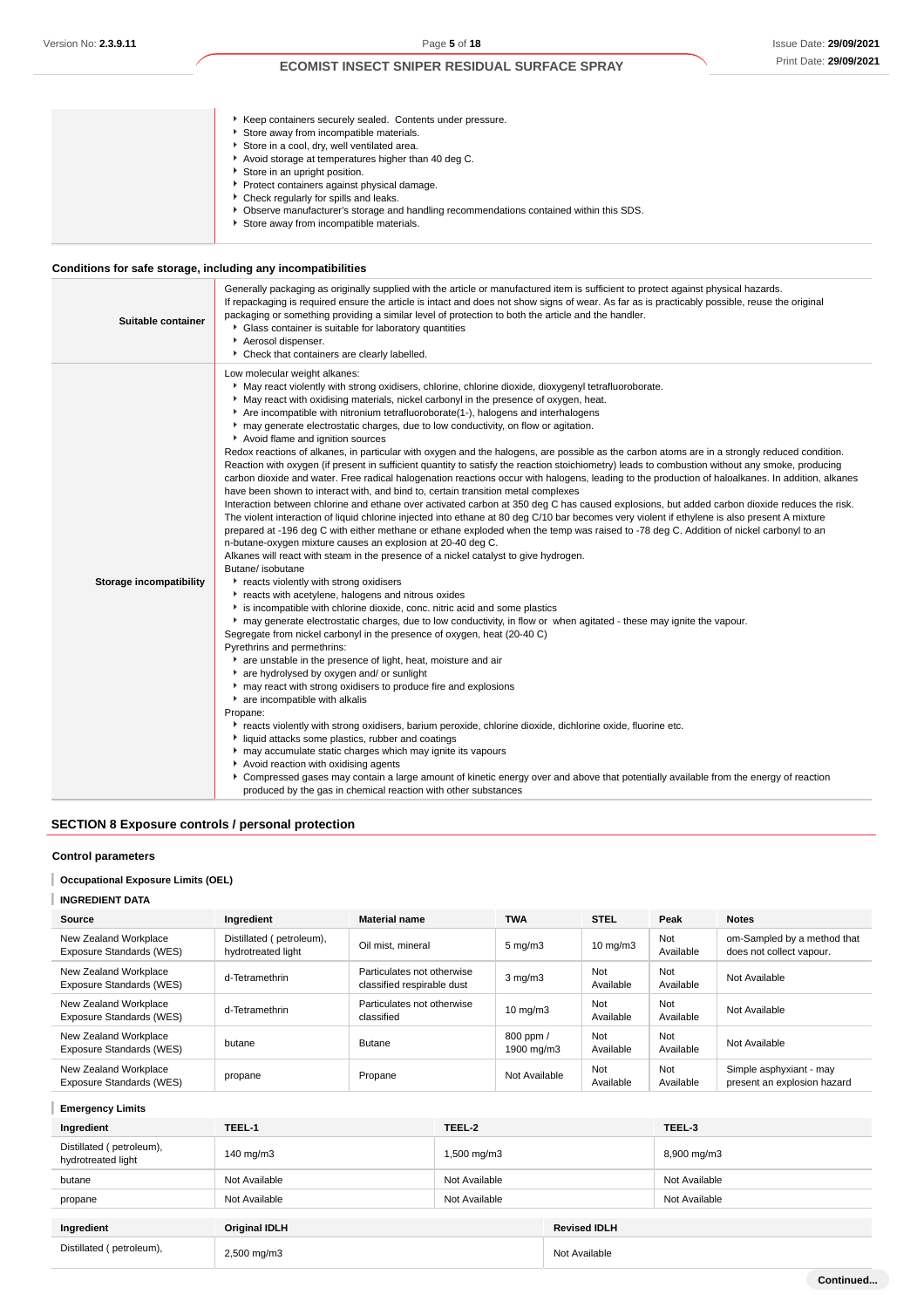| Ingredient                           | <b>Original IDLH</b>                                                                                                                                                                                                                    | <b>Revised IDLH</b>                     |
|--------------------------------------|-----------------------------------------------------------------------------------------------------------------------------------------------------------------------------------------------------------------------------------------|-----------------------------------------|
| hydrotreated light                   |                                                                                                                                                                                                                                         |                                         |
| cyphenothrin                         | Not Available                                                                                                                                                                                                                           | Not Available                           |
| d-Tetramethrin                       | Not Available                                                                                                                                                                                                                           | Not Available                           |
| butane                               | Not Available                                                                                                                                                                                                                           | 1,600 ppm                               |
| propane                              | 2,100 ppm                                                                                                                                                                                                                               | Not Available                           |
| <b>Occupational Exposure Banding</b> |                                                                                                                                                                                                                                         |                                         |
| Ingredient                           | <b>Occupational Exposure Band Rating</b>                                                                                                                                                                                                | <b>Occupational Exposure Band Limit</b> |
| cyphenothrin                         | Е                                                                                                                                                                                                                                       | $\leq 0.1$ ppm                          |
| $\mathbf{A}$ . $\mathbf{A}$          | $\bigtriangleup$ . The contract of the protocol contract of the contract of the contract of the contract of the contract of the contract of the contract of the contract of the contract of the contract of the contract of the contrac |                                         |

**Notes: Cocupational exposure banding is a process of assigning chemicals into specific categories or bands based on a chemical's potency and the <b>Notes**: adverse health outcomes associated with exposure. The output of this process is an occupational exposure band (OEB), which corresponds to a range of exposure concentrations that are expected to protect worker health.

## **MATERIAL DATA**

For butane:

Odour Threshold Value: 2591 ppm (recognition)

Butane in common with other homologues in the straight chain saturated aliphatic hydrocarbon series is not characterised by its toxicity but by its narcosis-inducing effects at high concentrations. The TLV is based on analogy with pentane by comparing their lower explosive limits in air. It is concluded that this limit will protect workers against the significant risk of drowsiness and other narcotic effects.

Odour Safety Factor(OSF)

OSF=0.22 (n-BUTANE)

For pyrethrum and its active components:

#### IDLH Level: 5000 mg/m3

Pyrethrum and/or its active components, the pyrethrins, cause dermatitis and sensitisation. Ingestion of massive doses can induce convulsions, vomiting and bradycardia. Animals exhibit liver damage and death through respiratory failure. The recommended TLV-TWA is equivalent to an occupational dose of 0.7 mg/kg/day and is thought to minimise the potential for systemic effects. The TLV may NOT prevent the development of hypersensitisation, particularly among those with pre-existing allergies to pollen and related agents. Synthetic pyrethrins (pyrethroids) often produce a range of toxic effects resembling pyrethrum; in the absence of a regulated exposure limit prudence dictates that the value for pyrethrum serves as a reference.

### for kerosene CAS 8008-20-6

TLV TWA: 100 mg/m3 as total hydrocarbon vapour Skin A3 OEL TWA: 14 ppm, 100 mg/m3 [NIOSH, 1985] REL TWA: 150 ppm [Shell] CEL TWA: 300 ppm, 900 mg/m3 (CEL = Chemwatch Exposure Limit)

for petroleum distillates: CEL TWA: 500 ppm, 2000 mg/m3 (compare OSHA TWA) (CEL = Chemwatch Exposure Limit) For propane Odour Safety Factor(OSF) OSF=0.16 (PROPANE)

### **Exposure controls**

|                         | Articles or manufactured items, in their original condition, generally don't require engineering controls during handling or in normal use.<br>Exceptions may arise following extensive use and subsequent wear, during recycling or disposal operations where substances, found in the<br>article, may be released to the environment.<br>Engineering controls are used to remove a hazard or place a barrier between the worker and the hazard. Well-designed engineering controls can<br>be highly effective in protecting workers and will typically be independent of worker interactions to provide this high level of protection.<br>The basic types of engineering controls are:<br>Process controls which involve changing the way a job activity or process is done to reduce the risk.<br>Enclosure and/or isolation of emission source which keeps a selected hazard "physically" away from the worker and ventilation that strategically<br>"adds" and "removes" air in the work environment. Ventilation can remove or dilute an air contaminant if designed properly. The design of a<br>ventilation system must match the particular process and chemical or contaminant in use.<br>Employers may need to use multiple types of controls to prevent employee overexposure.<br>General exhaust is adequate under normal conditions. If risk of overexposure exists, wear SAA approved respirator. Correct fit is essential to<br>obtain adequate protection.<br>Provide adequate ventilation in warehouse or closed storage areas.<br>Air contaminants generated in the workplace possess varying "escape" velocities which, in turn, determine the "capture velocities" of fresh<br>circulating air required to effectively remove the contaminant. |                                  |               |  |
|-------------------------|---------------------------------------------------------------------------------------------------------------------------------------------------------------------------------------------------------------------------------------------------------------------------------------------------------------------------------------------------------------------------------------------------------------------------------------------------------------------------------------------------------------------------------------------------------------------------------------------------------------------------------------------------------------------------------------------------------------------------------------------------------------------------------------------------------------------------------------------------------------------------------------------------------------------------------------------------------------------------------------------------------------------------------------------------------------------------------------------------------------------------------------------------------------------------------------------------------------------------------------------------------------------------------------------------------------------------------------------------------------------------------------------------------------------------------------------------------------------------------------------------------------------------------------------------------------------------------------------------------------------------------------------------------------------------------------------------------------------------------------------------------------------|----------------------------------|---------------|--|
| Appropriate engineering | Type of Contaminant:                                                                                                                                                                                                                                                                                                                                                                                                                                                                                                                                                                                                                                                                                                                                                                                                                                                                                                                                                                                                                                                                                                                                                                                                                                                                                                                                                                                                                                                                                                                                                                                                                                                                                                                                                |                                  | Speed:        |  |
| controls                | aerosols, (released at low velocity into zone of active generation)                                                                                                                                                                                                                                                                                                                                                                                                                                                                                                                                                                                                                                                                                                                                                                                                                                                                                                                                                                                                                                                                                                                                                                                                                                                                                                                                                                                                                                                                                                                                                                                                                                                                                                 |                                  | $0.5 - 1$ m/s |  |
|                         | direct spray, spray painting in shallow booths, gas discharge (active generation into zone of rapid air motion)                                                                                                                                                                                                                                                                                                                                                                                                                                                                                                                                                                                                                                                                                                                                                                                                                                                                                                                                                                                                                                                                                                                                                                                                                                                                                                                                                                                                                                                                                                                                                                                                                                                     | 1-2.5 m/s (200-500 f/min.)       |               |  |
|                         | Within each range the appropriate value depends on:                                                                                                                                                                                                                                                                                                                                                                                                                                                                                                                                                                                                                                                                                                                                                                                                                                                                                                                                                                                                                                                                                                                                                                                                                                                                                                                                                                                                                                                                                                                                                                                                                                                                                                                 |                                  |               |  |
|                         | Lower end of the range                                                                                                                                                                                                                                                                                                                                                                                                                                                                                                                                                                                                                                                                                                                                                                                                                                                                                                                                                                                                                                                                                                                                                                                                                                                                                                                                                                                                                                                                                                                                                                                                                                                                                                                                              | Upper end of the range           |               |  |
|                         | 1: Room air currents minimal or favourable to capture                                                                                                                                                                                                                                                                                                                                                                                                                                                                                                                                                                                                                                                                                                                                                                                                                                                                                                                                                                                                                                                                                                                                                                                                                                                                                                                                                                                                                                                                                                                                                                                                                                                                                                               | 1: Disturbing room air currents  |               |  |
|                         | 2: Contaminants of low toxicity or of nuisance value only.                                                                                                                                                                                                                                                                                                                                                                                                                                                                                                                                                                                                                                                                                                                                                                                                                                                                                                                                                                                                                                                                                                                                                                                                                                                                                                                                                                                                                                                                                                                                                                                                                                                                                                          | 2: Contaminants of high toxicity |               |  |
|                         | 3: Intermittent, low production.                                                                                                                                                                                                                                                                                                                                                                                                                                                                                                                                                                                                                                                                                                                                                                                                                                                                                                                                                                                                                                                                                                                                                                                                                                                                                                                                                                                                                                                                                                                                                                                                                                                                                                                                    | 3: High production, heavy use    |               |  |
|                         | 4: Large hood or large air mass in motion                                                                                                                                                                                                                                                                                                                                                                                                                                                                                                                                                                                                                                                                                                                                                                                                                                                                                                                                                                                                                                                                                                                                                                                                                                                                                                                                                                                                                                                                                                                                                                                                                                                                                                                           | 4: Small hood-local control only |               |  |
|                         | Simple theory shows that air velocity falls rapidly with distance away from the opening of a simple extraction pipe. Velocity generally decreases<br>with the square of distance from the extraction point (in simple cases). Therefore the air speed at the extraction point should be adjusted,<br>accordingly, after reference to distance from the contaminating source. The air velocity at the extraction fan, for example, should be a minimum of<br>1-2 m/s (200-400 f/min.) for extraction of solvents generated in a tank 2 meters distant from the extraction point. Other mechanical<br>considerations, producing performance deficits within the extraction apparatus, make it essential that theoretical air velocities are multiplied by                                                                                                                                                                                                                                                                                                                                                                                                                                                                                                                                                                                                                                                                                                                                                                                                                                                                                                                                                                                                             |                                  |               |  |

factors of 10 or more when extraction systems are installed or used.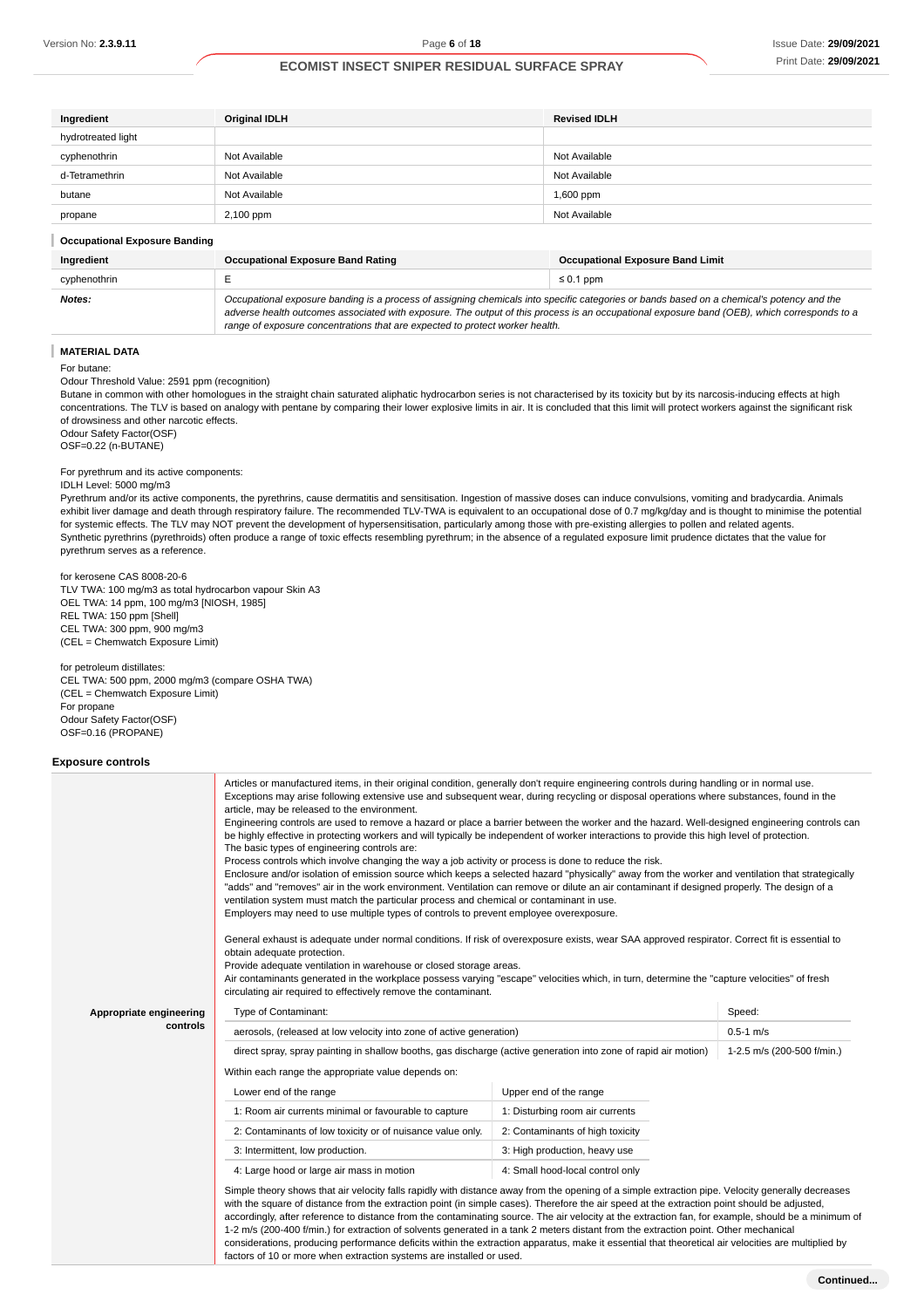| <b>Personal protection</b> |                                                                                                                                                                                                                                                                                                                                                                                                                                                                                                                                                                                                                                                                                                                                                                                                                                                                                                                                                                                                                                                                                                                                                                                                                                                                                                                                                                                                                                                                                                                                                                                                                                                                                                                                                                                                                                                                                                                                                                                                                         |
|----------------------------|-------------------------------------------------------------------------------------------------------------------------------------------------------------------------------------------------------------------------------------------------------------------------------------------------------------------------------------------------------------------------------------------------------------------------------------------------------------------------------------------------------------------------------------------------------------------------------------------------------------------------------------------------------------------------------------------------------------------------------------------------------------------------------------------------------------------------------------------------------------------------------------------------------------------------------------------------------------------------------------------------------------------------------------------------------------------------------------------------------------------------------------------------------------------------------------------------------------------------------------------------------------------------------------------------------------------------------------------------------------------------------------------------------------------------------------------------------------------------------------------------------------------------------------------------------------------------------------------------------------------------------------------------------------------------------------------------------------------------------------------------------------------------------------------------------------------------------------------------------------------------------------------------------------------------------------------------------------------------------------------------------------------------|
| Eye and face protection    | Safety glasses with side shields.<br>Chemical goggles.<br>Contact lenses may pose a special hazard; soft contact lenses may absorb and concentrate irritants. A written policy document, describing<br>the wearing of lenses or restrictions on use, should be created for each workplace or task. This should include a review of lens absorption<br>and adsorption for the class of chemicals in use and an account of injury experience. Medical and first-aid personnel should be trained in<br>their removal and suitable equipment should be readily available. In the event of chemical exposure, begin eye irrigation immediately and<br>remove contact lens as soon as practicable. Lens should be removed at the first signs of eye redness or irritation - lens should be removed in<br>a clean environment only after workers have washed hands thoroughly. [CDC NIOSH Current Intelligence Bulletin 59], [AS/NZS 1336 or<br>national equivalent]<br>• Close fitting gas tight goggles<br><b>DO NOT</b> wear contact lenses.<br>Contact lenses may pose a special hazard; soft contact lenses may absorb and concentrate irritants. A written policy document, describing<br>the wearing of lens or restrictions on use, should be created for each workplace or task. This should include a review of lens absorption and<br>adsorption for the class of chemicals in use and an account of injury experience. Medical and first-aid personnel should be trained in their<br>removal and suitable equipment should be readily available. In the event of chemical exposure, begin eye irrigation immediately and remove<br>contact lens as soon as practicable. Lens should be removed at the first signs of eye redness or irritation - lens should be removed in a clean<br>environment only after workers have washed hands thoroughly. [CDC NIOSH Current Intelligence Bulletin 59], [AS/NZS 1336 or national<br>equivalent]<br>No special equipment required due to the physical form of the product. |
| <b>Skin protection</b>     | See Hand protection below                                                                                                                                                                                                                                                                                                                                                                                                                                                                                                                                                                                                                                                                                                                                                                                                                                                                                                                                                                                                                                                                                                                                                                                                                                                                                                                                                                                                                                                                                                                                                                                                                                                                                                                                                                                                                                                                                                                                                                                               |
| Hands/feet protection      | No special equipment needed when handling small quantities.<br><b>DIHERWISE:</b><br>For potentially moderate exposures:<br>▶ Wear general protective gloves, eg. light weight rubber gloves.<br>For potentially heavy exposures:<br>▶ Wear chemical protective gloves, eg. PVC. and safety footwear.<br>No special equipment required due to the physical form of the product.                                                                                                                                                                                                                                                                                                                                                                                                                                                                                                                                                                                                                                                                                                                                                                                                                                                                                                                                                                                                                                                                                                                                                                                                                                                                                                                                                                                                                                                                                                                                                                                                                                          |
| <b>Body protection</b>     | See Other protection below                                                                                                                                                                                                                                                                                                                                                                                                                                                                                                                                                                                                                                                                                                                                                                                                                                                                                                                                                                                                                                                                                                                                                                                                                                                                                                                                                                                                                                                                                                                                                                                                                                                                                                                                                                                                                                                                                                                                                                                              |
| Other protection           | The clothing worn by process operators insulated from earth may develop static charges far higher (up to 100 times) than the minimum<br>ignition energies for various flammable gas-air mixtures. This holds true for a wide range of clothing materials including cotton.<br>Avoid dangerous levels of charge by ensuring a low resistivity of the surface material worn outermost.<br>BRETHERICK: Handbook of Reactive Chemical Hazards.<br>No special equipment needed when handling small quantities.<br><b>OTHERWISE:</b><br>• Overalls.<br>Skin cleansing cream.<br>Eyewash unit.<br>Do not spray on hot surfaces.<br>No special equipment required due to the physical form of the product.                                                                                                                                                                                                                                                                                                                                                                                                                                                                                                                                                                                                                                                                                                                                                                                                                                                                                                                                                                                                                                                                                                                                                                                                                                                                                                                      |

### **Respiratory protection**

Respiratory protection not normally required due to the physical form of the product.

Generally not applicable.

Aerosols, in common with most vapours/ mists, should never be used in confined spaces without adequate ventilation. Aerosols, containing agents designed to enhance or mask smell, have triggered allergic reactions in predisposed individuals.

## **SECTION 9 Physical and chemical properties**

### **Information on basic physical and chemical properties**

| Appearance                                      | Aerosol                  |                                            |                |
|-------------------------------------------------|--------------------------|--------------------------------------------|----------------|
|                                                 |                          |                                            |                |
| <b>Physical state</b>                           | article                  | Relative density (Water = $1$ )            | 0.67           |
| Odour                                           | Not Available            | Partition coefficient n-octanol<br>/ water | Not Available  |
| <b>Odour threshold</b>                          | Not Available            | Auto-ignition temperature (°C)             | 431            |
| pH (as supplied)                                | Not Applicable           | <b>Decomposition temperature</b>           | Not Available  |
| Melting point / freezing point<br>(°C)          | Not Available            | Viscosity (cSt)                            | Not Available  |
| Initial boiling point and boiling<br>range (°C) | Not Available            | Molecular weight (g/mol)                   | Not Applicable |
| Flash point (°C)                                | $-81$                    | <b>Taste</b>                               | Not Available  |
| <b>Evaporation rate</b>                         | Not Available $BuAC = 1$ | <b>Explosive properties</b>                | Not Available  |
| Flammability                                    | HIGHLY FLAMMABLE.        | <b>Oxidising properties</b>                | Not Available  |
| Upper Explosive Limit (%)                       | 10                       | Surface Tension (dyn/cm or<br>$mN/m$ )     | Not Available  |
| Lower Explosive Limit (%)                       | 1.5                      | <b>Volatile Component (%vol)</b>           | Not Available  |
| Vapour pressure (kPa)                           | Not Available            | Gas group                                  | Not Available  |
| Solubility in water                             | Immiscible               | pH as a solution (%)                       | Not Applicable |
| Vapour density (Air = 1)                        | Not Available            | VOC g/L                                    | Not Available  |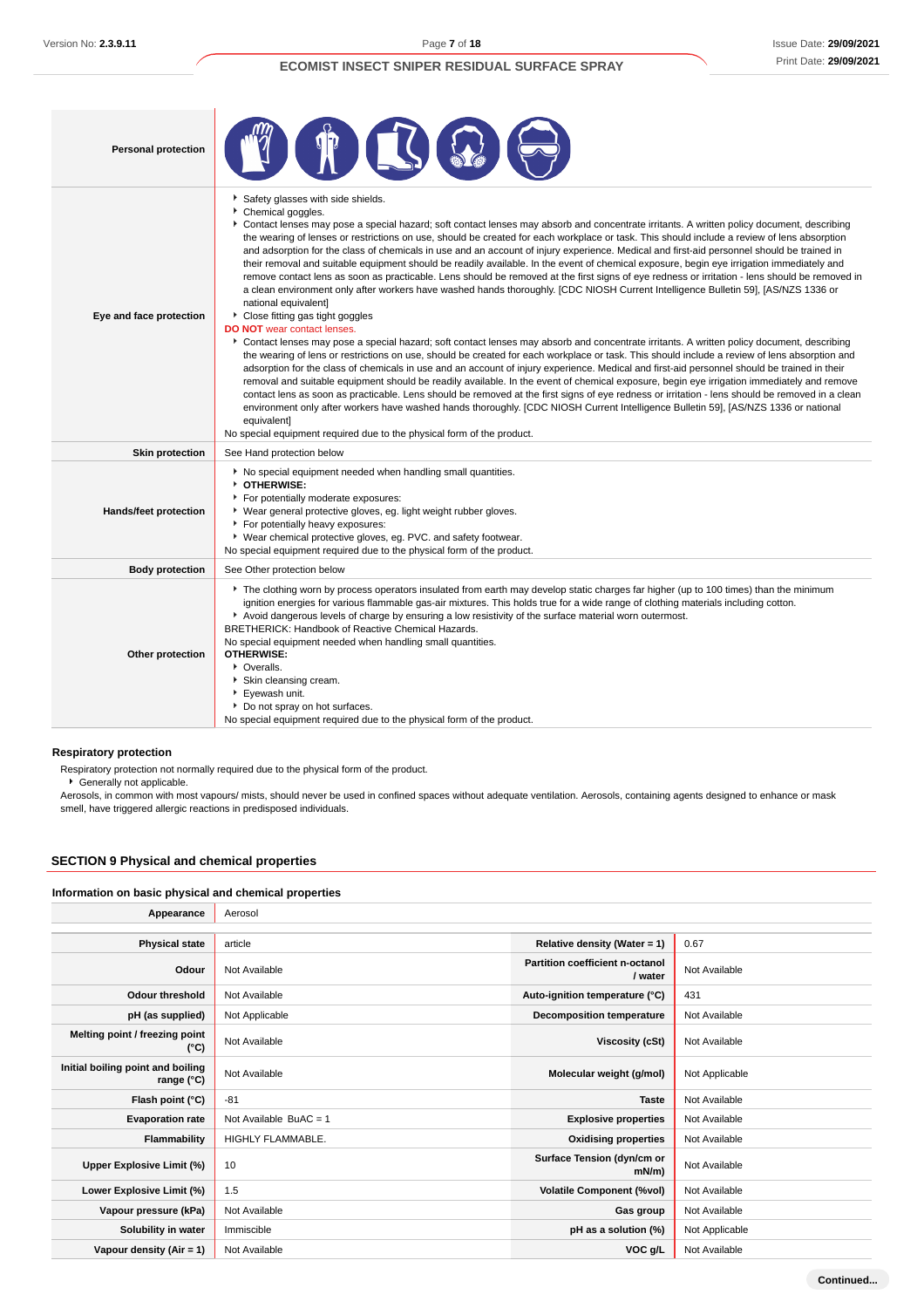## **SECTION 10 Stability and reactivity**

| Reactivity                                 | See section 7                                                                                                                    |
|--------------------------------------------|----------------------------------------------------------------------------------------------------------------------------------|
| <b>Chemical stability</b>                  | Elevated temperatures.<br>Presence of open flame.<br>▶ Product is considered stable.<br>Hazardous polymerisation will not occur. |
| Possibility of hazardous<br>reactions      | See section 7                                                                                                                    |
| <b>Conditions to avoid</b>                 | See section 7                                                                                                                    |
| Incompatible materials                     | See section 7                                                                                                                    |
| <b>Hazardous decomposition</b><br>products | See section 5                                                                                                                    |

## **SECTION 11 Toxicological information**

### **Information on toxicological effects**

|         | The material is not thought to produce either adverse health effects or irritation of the respiratory tract following inhalation (as classified by EC<br>Directives using animal models). Nevertheless, adverse systemic effects have been produced following exposure of animals by at least one other<br>route and good hygiene practice requires that exposure be kept to a minimum and that suitable control measures be used in an occupational                                                                                                                                                                                                                                                                                                                                                                                                                                                                                                                                                                                                                                                                                                                                                                                                                                                                                              |
|---------|---------------------------------------------------------------------------------------------------------------------------------------------------------------------------------------------------------------------------------------------------------------------------------------------------------------------------------------------------------------------------------------------------------------------------------------------------------------------------------------------------------------------------------------------------------------------------------------------------------------------------------------------------------------------------------------------------------------------------------------------------------------------------------------------------------------------------------------------------------------------------------------------------------------------------------------------------------------------------------------------------------------------------------------------------------------------------------------------------------------------------------------------------------------------------------------------------------------------------------------------------------------------------------------------------------------------------------------------------|
|         | setting.<br>Inhalation of vapours may cause drowsiness and dizziness. This may be accompanied by narcosis, reduced alertness, loss of reflexes, lack of<br>coordination and vertigo.                                                                                                                                                                                                                                                                                                                                                                                                                                                                                                                                                                                                                                                                                                                                                                                                                                                                                                                                                                                                                                                                                                                                                              |
|         | Inhalation of pyrethrins may produce nausea, vomiting, sneezing, serious nasal discharge, nasal stuffiness and asthma. High concentrations may<br>produce hyperexcitability, incoordination, tremors, muscular paralysis and death (due to respiratory failure).                                                                                                                                                                                                                                                                                                                                                                                                                                                                                                                                                                                                                                                                                                                                                                                                                                                                                                                                                                                                                                                                                  |
|         | There have been some reports of transient facial tingling (paraesthesia) which lasts a few hours after exposure.<br>No health effects were seen in humans exposed at 1,000 ppm isobutane for up to 8 hours or 500 ppm for 8 hours/day for 10 days. Isobutane can<br>have anaesthetic and asphyxiant effects at high concentrations, well above the lower explosion limit of 1.8% (18,000 ppm).                                                                                                                                                                                                                                                                                                                                                                                                                                                                                                                                                                                                                                                                                                                                                                                                                                                                                                                                                    |
|         | Butane is a simple asphyxiant and is mildly anaesthetic at high concentrations (20-25%). 10000 ppm for 10 minutes causes drowsiness.<br>Narcotic effects may be accompanied by exhilaration, dizziness, headache, nausea, confusion, incoordination and unconsciousness in severe<br>cases                                                                                                                                                                                                                                                                                                                                                                                                                                                                                                                                                                                                                                                                                                                                                                                                                                                                                                                                                                                                                                                        |
|         | The paraffin gases C1-4 are practically nontoxic below the lower flammability limit, 18,000 to 50,000 ppm; above this, low to moderate incidental<br>effects such as CNS depression and irritation occur, but are completely reversible upon cessation of the exposure.                                                                                                                                                                                                                                                                                                                                                                                                                                                                                                                                                                                                                                                                                                                                                                                                                                                                                                                                                                                                                                                                           |
|         | Inhalation hazard is increased at higher temperatures.<br>In common with natural pyrethrins, the material may produce central nervous system stimulation with nausea, vomiting, gastroenteritis, diarrhoea,<br>hypersensitivity, incoordination, tremors, muscle paralysis, convulsion, coma, and respiratory failure. Synthetic pyrethroids are neuropoisons                                                                                                                                                                                                                                                                                                                                                                                                                                                                                                                                                                                                                                                                                                                                                                                                                                                                                                                                                                                     |
|         | acting on the axons in the peripheral and central nervous systems by interacting with sodium channels in mammals and/or insects. A single dose<br>produces toxic signs in mammals, such as tremors, hyperexcitability, salivation, choreoathetosis (a condition characterised by aimless muscle<br>movements and involuntary motions), and paralysis. The signs disappear fairly rapidly, and the animals recover, generally within a week. At<br>near-lethal dose levels, synthetic pyrethroids cause transient changes in the nervous system, such as axonal swelling and/or breaks and myelin<br>degeneration in the sciatic nerves. They are not considered to cause delayed neurotoxicity of the kind induced by some organophosphorus<br>compounds. Pyrethroids have at least two distinct actions- a short-term pharmacological effect at near-lethal dose levels and a more long-term<br>neurotoxic effect that results in sparse axonal nerve damage.                                                                                                                                                                                                                                                                                                                                                                                    |
|         | This synthetic pyrethroid produces Type I poisoning syndrome (or "T" syndrome which is characteristic of those esters lacking an alpha-cyano<br>substituent) and, in rats, causes such signs as sparring and aggressive behaviour, enhanced startle response, whole body tremor and<br>prostration. Evidence indicates that Type I syndrome involves peripheral nerves in the mammal. Although this insecticide cannot be considered<br>highly toxic in mammals its use indoors, in enclosed and poorly ventilated spaces may result in toxic effects in humans. Although natural<br>pyrethroid produces allergic responses (rather than direct neurotoxicity) there is little evidence of allergic-type responses amongst humans<br>exposed to the synthetic pyrethroid esters.                                                                                                                                                                                                                                                                                                                                                                                                                                                                                                                                                                  |
| Inhaled | [Cassaret & Doull's Toxicology: The Basic Science of Poisoning, 4th Ed.]<br>In common with natural pyrethrins, the material may produce central nervous system stimulation with nausea, vomiting, gastroenteritis, diarrhoea,<br>hypersensitivity, incoordination, tremors, muscle paralysis, convulsion, coma, and respiratory failure. Synthetic pyrethroids are neuropoisons<br>acting on the axons in the peripheral and central nervous systems by interacting with sodium channels in mammals and/or insects. A single dose<br>produces toxic signs in mammals, such as tremors, hyperexcitability, salivation, choreoathetosis (a condition characterised by aimless muscle<br>movements and involuntary motions), and paralysis. The signs disappear fairly rapidly, and the animals recover, generally within a week. At<br>near-lethal dose levels, synthetic pyrethroids cause transient changes in the nervous system, such as axonal swelling and/or breaks and myelin<br>degeneration in the sciatic nerves. They are not considered to cause delayed neurotoxicity of the kind induced by some organophosphorus<br>compounds. Pyrethroids have at least two distinct actions- a short-term pharmacological effect at near-lethal dose levels and a more long-term<br>neurotoxic effect that results in sparse axonal nerve damage. |
|         | This synthetic pyrethroid produces Type II syndrome (or CS syndrome characteristic of those ester containing the alpha-cyano substituent) and,<br>in rats, causes coarse tremors, clonic seizures, sinus writhing (choreoathetosis) and profuse salivation without lachrymation: hence the term CS<br>(choreoathetosis/salivation) syndrome. The bulk of evidence indicates that Type II syndrome principally involves an action in the mammalian<br>central nervous system. In poorly ventilated spaces, exposure may result in toxic effects in humans. Ingestion (associated with sloppy handling)<br>of deltamethrin, fenvalerate and cypermethrin (all Type II compounds), amongst Chinese cotton crop workers, produced epigastric pain, nausea<br>and vomiting, headache, dizziness, anorexia, fatigue, tightness of the chest, blurred vision, paraesthesia, palpitations, course muscular<br>fasciculations in large muscle extremities and disturbances of consciousness.                                                                                                                                                                                                                                                                                                                                                               |
|         | Severe poisonings produced convulsive attacks (lasting 30-120 seconds) accompanied by flexion of upper limbs, extension of lower limbs and<br>loss of consciousness. These seizures occurred between 10 and 20 times a day in the first week after exposure, gradually decreasing in<br>frequency, with complete recovery in two to three weeks. direct neurotoxicity) there is little evidence of allergic-type responses amongst humans<br>exposed to the synthetic pyrethroid esters.                                                                                                                                                                                                                                                                                                                                                                                                                                                                                                                                                                                                                                                                                                                                                                                                                                                          |
|         | High inhaled concentrations of mixed hydrocarbons may produce narcosis characterised by nausea, vomiting and lightheadedness. Inhalation of<br>aerosols may produce severe pulmonary oedema, pneumonitis and pulmonary haemorrhage. Inhalation of petroleum hydrocarbons consisting<br>substantially of low molecular weight species (typically C2-C12) may produce irritation of mucous membranes, incoordination, giddiness, nausea,<br>vertigo, confusion, headache, appetite loss, drowsiness, tremors and anaesthetic stupor. Massive exposures may produce central nervous<br>system depression with sudden collapse and deep coma; fatalities have been recorded. Irritation of the brain and/or apnoeic anoxia may produce<br>convulsions. Although recovery following overexposure is generally complete, cerebral micro-haemorrhage of focal post-inflammatory scarring<br>may produce epileptiform seizures some months after the exposure. Pulmonary episodes may include chemical pneumonitis with oedema and<br>haemorrhage. The lighter hydrocarbons may produce kidney and neurotoxic effects. Pulmonary irritancy increases with carbon chain length for                                                                                                                                                                         |

paraffins and olefins. Alkenes produce pulmonary oedema at high concentrations. Liquid paraffins may produce anaesthesia and depressant actions leading to weakness, dizziness, slow and shallow respiration, unconsciousness, convulsions and death. C5-7 paraffins may also produce polyneuropathy. Aromatic hydrocarbons accumulate in lipid rich tissues (typically the brain, spinal cord and peripheral nerves) and may produce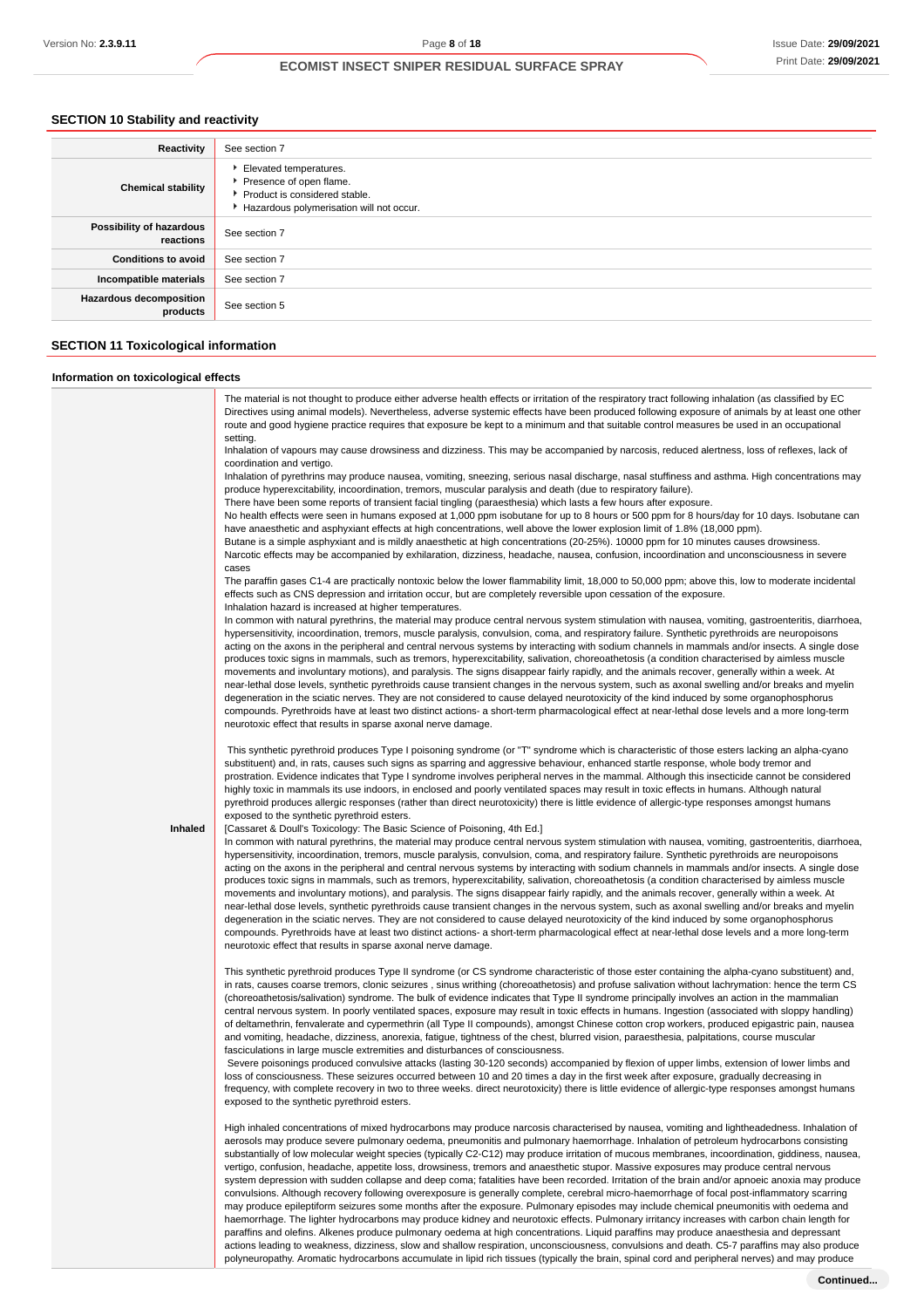|                     | functional impairment manifested by nonspecific symptoms such as nausea, weakness, fatigue and vertigo; severe exposures may produce<br>inebriation or unconsciousness. Many of the petroleum hydrocarbons are cardiac sensitisers and may cause ventricular fibrillations.<br>Central nervous system (CNS) depression may include nonspecific discomfort, symptoms of giddiness, headache, dizziness, nausea,<br>anaesthetic effects, slowed reaction time, slurred speech and may progress to unconsciousness. Serious poisonings may result in respiratory<br>depression and may be fatal.                                                                                                                                                                                                                                                                                                                                                                                                                                                                                                                                                                                                                                                                                                                                                                                                                                                                                                                                                                                                                                                                                                                                                                                                                                                                                                                                                                                                                                                                                                                                                                                                                                                                                                                                                                                                                                                                                                                                                                                                                                                                                                                                                                                                                                                                                                                                                                                                                                                                                                                                                                                                                                                                                                                                                                 |
|---------------------|---------------------------------------------------------------------------------------------------------------------------------------------------------------------------------------------------------------------------------------------------------------------------------------------------------------------------------------------------------------------------------------------------------------------------------------------------------------------------------------------------------------------------------------------------------------------------------------------------------------------------------------------------------------------------------------------------------------------------------------------------------------------------------------------------------------------------------------------------------------------------------------------------------------------------------------------------------------------------------------------------------------------------------------------------------------------------------------------------------------------------------------------------------------------------------------------------------------------------------------------------------------------------------------------------------------------------------------------------------------------------------------------------------------------------------------------------------------------------------------------------------------------------------------------------------------------------------------------------------------------------------------------------------------------------------------------------------------------------------------------------------------------------------------------------------------------------------------------------------------------------------------------------------------------------------------------------------------------------------------------------------------------------------------------------------------------------------------------------------------------------------------------------------------------------------------------------------------------------------------------------------------------------------------------------------------------------------------------------------------------------------------------------------------------------------------------------------------------------------------------------------------------------------------------------------------------------------------------------------------------------------------------------------------------------------------------------------------------------------------------------------------------------------------------------------------------------------------------------------------------------------------------------------------------------------------------------------------------------------------------------------------------------------------------------------------------------------------------------------------------------------------------------------------------------------------------------------------------------------------------------------------------------------------------------------------------------------------------------------------|
|                     | Material is highly volatile and may quickly form a concentrated atmosphere in confined or unventilated areas. The vapour may displace and<br>replace air in breathing zone, acting as a simple asphyxiant. This may happen with little warning of overexposure.<br>Acute effects from inhalation of high concentrations of vapour are pulmonary irritation, including coughing, with nausea; central nervous system<br>depression - characterised by headache and dizziness, increased reaction time, fatigue and loss of co-ordination<br><b>WARNING:</b> Intentional misuse by concentrating/inhaling contents may be lethal.                                                                                                                                                                                                                                                                                                                                                                                                                                                                                                                                                                                                                                                                                                                                                                                                                                                                                                                                                                                                                                                                                                                                                                                                                                                                                                                                                                                                                                                                                                                                                                                                                                                                                                                                                                                                                                                                                                                                                                                                                                                                                                                                                                                                                                                                                                                                                                                                                                                                                                                                                                                                                                                                                                                               |
| Ingestion           | Accidental ingestion of the material may be damaging to the health of the individual.<br>Ingestion of pyrethrins may produce nausea, vomiting, headache and other central nervous system disturbances. Excitation, muscular tremors<br>and a period of shock may be followed by death. Dogs fed 5000 ppm of pyrethrum, for 90 days, developed dyspnae, tremors, ataxia and<br>excessive salivation. An estimated fatal human dose is thought to be 100 gms. for a typical 70 kg man (1430 mg/kg).<br>Not normally a hazard due to physical form of product.<br>Considered an unlikely route of entry in commercial/industrial environments<br>Ingestion of petroleum hydrocarbons may produce irritation of the pharynx, oesophagus, stomach and small intestine with oedema and mucosal<br>ulceration resulting; symptoms include a burning sensation in the mouth and throat. Large amounts may produce narcosis with nausea and<br>vomiting, weakness or dizziness, slow and shallow respiration, swelling of the abdomen, unconsciousness and convulsions. Myocardial injury<br>may produce arrhythmias, ventricular fibrillation and electrocardiographic changes. Central nervous system depression may also occur. Light<br>aromatic hydrocarbons produce a warm, sharp, tingling sensation on contact with taste buds and may anaesthetise the tongue. Aspiration into<br>the lungs may produce coughing, gagging and a chemical pneumonitis with pulmonary oedema and haemorrhage.<br>Considered an unlikely route of entry in commercial/industrial environments. The liquid may produce gastrointestinal discomfort and may be<br>harmful if swallowed. Ingestion may result in nausea, pain and vomiting. Vomit entering the lungs by aspiration may cause potentially lethal<br>chemical pneumonitis                                                                                                                                                                                                                                                                                                                                                                                                                                                                                                                                                                                                                                                                                                                                                                                                                                                                                                                                                                                                                                                                                                                                                                                                                                                                                                                                                                                                                                                                                                                                             |
| <b>Skin Contact</b> | Evidence exists, or practical experience predicts, that the material either produces inflammation of the skin in a substantial number of individuals<br>following direct contact, and/or produces significant inflammation when applied to the healthy intact skin of animals, for up to four hours, such<br>inflammation being present twenty-four hours or more after the end of the exposure period. Skin irritation may also be present after prolonged or<br>repeated exposure; this may result in a form of contact dermatitis (nonallergic). The dermatitis is often characterised by skin redness (erythema)<br>and swelling (oedema) which may progress to blistering (vesiculation), scaling and thickening of the epidermis. At the microscopic level there<br>may be intercellular oedema of the spongy layer of the skin (spongiosis) and intracellular oedema of the epidermis.<br>The material may accentuate any pre-existing dermatitis condition<br>Skin contact with the material may damage the health of the individual; systemic effects may result following absorption.<br>Skin contact with natural pyrethrins may result in severe dermatitis and may also be associated with allergic rhinitis and asthma. Absorption<br>through the skin may result in a toxic syndrome similar to that produced by inhalation. Systemic effects, following skin absorption, may include<br>liver and kidney damage. Prolonged or repeated exposure may cause central nervous system effects and allergic skin reaction.<br>Spray mist may produce discomfort<br>One form of toxicity associated with alpha-substituted synthetic pyrethroids, is a cutaneous parasthaesia observed amongst workers involved in<br>spraying the material. This develops several hours following exposure and produces a stinging or burning sensation on the skin progressing, in<br>some cases, to tingling and numbness, effects lasting for 12-18 hours. Chinese cotton crop workers reported dizziness, burning, itching or<br>tingling sensations of exposed skin which was exacerbated by sweating and washing with warm water. These symptoms disappeared by 24<br>hours after exposure. Spilling these agents on the head, face and eyes resulted in pain, lachrymation, photophobia, congestion and oedema of<br>the conjunctiva and eyelids.<br>[Cassaret & Doull's Toxicology: The Basic Science of Poisoning, 4th Ed]<br>Open cuts, abraded or irritated skin should not be exposed to this material<br>Entry into the blood-stream through, for example, cuts, abrasions, puncture wounds or lesions, may produce systemic injury with harmful effects.<br>Examine the skin prior to the use of the material and ensure that any external damage is suitably protected.<br>The liquid may be miscible with fats or oils and may degrease the skin, producing a skin reaction described as non-allergic contact dermatitis.<br>The material is unlikely to produce an irritant dermatitis as described in EC Directives.                                                                                                                                                                                                                                                                                                                              |
| Eye                 | Evidence exists, or practical experience predicts, that the material may cause eye irritation in a substantial number of individuals and/or may<br>produce significant ocular lesions which are present twenty-four hours or more after instillation into the eye(s) of experimental animals.<br>Repeated or prolonged eye contact may cause inflammation characterised by temporary redness (similar to windburn) of the conjunctiva<br>(conjunctivitis); temporary impairment of vision and/or other transient eye damage/ulceration may occur.<br>Direct contact with the eye may not cause irritation because of the extreme volatility of the gas; however concentrated atmospheres may produce<br>irritation after brief exposures<br>Petroleum hydrocarbons may produce pain after direct contact with the eyes. Slight, but transient disturbances of the corneal epithelium may also<br>result. The aromatic fraction may produce irritation and lachrymation.                                                                                                                                                                                                                                                                                                                                                                                                                                                                                                                                                                                                                                                                                                                                                                                                                                                                                                                                                                                                                                                                                                                                                                                                                                                                                                                                                                                                                                                                                                                                                                                                                                                                                                                                                                                                                                                                                                                                                                                                                                                                                                                                                                                                                                                                                                                                                                                       |
| Chronic             | Long-term exposure to the product is not thought to produce chronic effects adverse to health (as classified by EC Directives using animal<br>models); nevertheless exposure by all routes should be minimised as a matter of course.<br>Chronic poisoning by natural pyrethrins may result in convulsion, tetanic paralysis, rapid and uneven heart beat, liver and kidney damage, or<br>death.<br>The natural pyrethrins may produce hypersensitivity, especially following previous sensitising exposure. In general, repeated exposures over 2 or<br>3 years are required to elicit a response and involve exposure to pyrethrum rather than its individual components (including pyrethrins). The<br>sesquiterpene lactone (pyrethrosin) and the pyrethrum glycoproteins account for the immediate and delayed hypersensitivity seen in guinea pigs<br>following a single injection of ground chrysanthemum in Freud's adjuvant. Mild erythematic vesicular dermatitis (with papules), pruritus, localized<br>oedema (particularly of the face, lips and eyelids), rhinitis, tachycardia, pallor and sweating are the most common syndromes. An initial skin<br>sensitisation can progress to marked dermal oedema and skin cracking. Pyrethrum dermatitis appears to increase in hot weather or under<br>conditions were heavy perspiration is produced. The active ingredients of pyrethrum (except pyrethrin II) are inactive in patch tests. Those<br>patients allergic to ragweed pollen are particularly sensitive to pyrethrin.<br>Rats fed on a diet of pyrethrins for 5000 ppm for 2 years showed some signs of tissue damage including liver lesions, bile duct proliferation and<br>focal necrosis of the liver cells. A no-effect level of 1000 ppm found in animal experiments correspond to a daily dose of 3600 mg/man.<br>Repeated or prolonged exposure to mixed hydrocarbons may produce narcosis with dizziness, weakness, irritability, concentration and/or<br>memory loss, tremor in the fingers and tongue, vertigo, olfactory disorders, constriction of visual field, paraesthesias of the extremities, weight<br>loss and anaemia and degenerative changes in the liver and kidney. Chronic exposure by petroleum workers, to the lighter hydrocarbons, has<br>been associated with visual disturbances, damage to the central nervous system, peripheral neuropathies (including numbness and<br>paraesthesias), psychological and neurophysiological deficits, bone marrow toxicities (including hypoplasia possibly due to benzene) and hepatic<br>and renal involvement. Chronic dermal exposure to petroleum hydrocarbons may result in defatting which produces localised dermatoses.<br>Surface cracking and erosion may also increase susceptibility to infection by microorganisms. One epidemiological study of petroleum refinery<br>workers has reported elevations in standard mortality ratios for skin cancer along with a dose-response relationship indicating an association<br>between routine workplace exposure to petroleum or one of its constituents and skin cancer, particularly melanoma. Other studies have been<br>unable to confirm this finding.<br>Hydrocarbon solvents are liquid hydrocarbon fractions derived from petroleum processing streams, containing only carbon and hydrogen atoms, |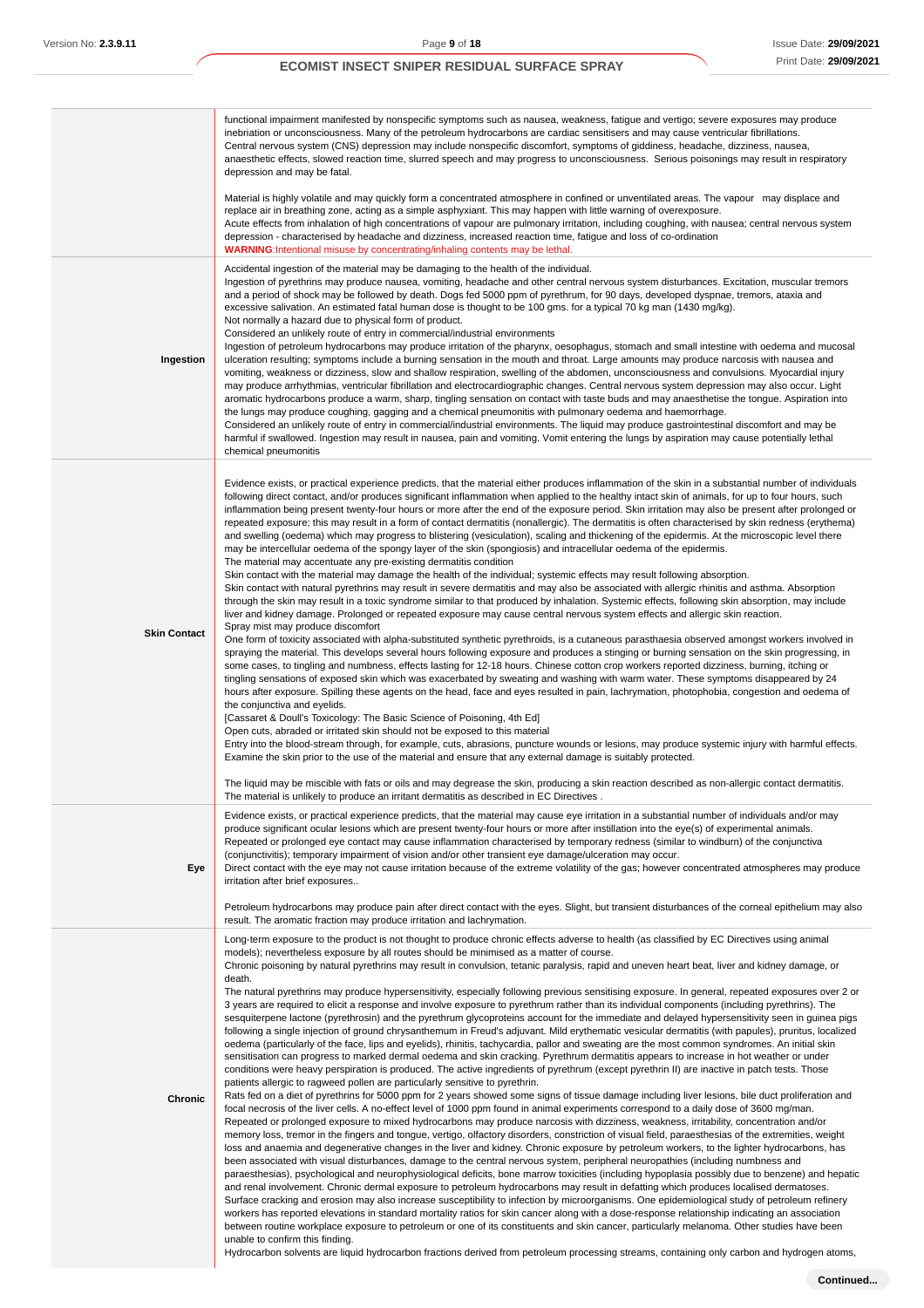with carbon numbers ranging from approximately C5-C20 and boiling between approximately 35-370 deg C. Many of the hydrocarbon solvents have complex and variable compositions with constituents of 4 types, alkanes (normal paraffins, isoparaffins, and cycloparaffins) and aromatics (primarily alkylated one- and two-ring species). Despite the compositional complexity, most hydrocarbon solvent constituents have similar toxicological properties, and the overall toxicological hazards can be characterized in generic terms. Hydrocarbon solvents can cause chemical pneumonitis if aspirated into the lung, and those that are volatile can cause acute CNS effects and/or ocular and respiratory irritation at exposure levels exceeding occupational recommendations. Otherwise, there are few toxicologically important effects. The exceptions, n-hexane and naphthalene, have unique toxicological properties

#### Animal studies:

No deaths or treatment related signs of toxicity were observed in rats exposed to light alkylate naphtha (paraffinic hydrocarbons) at concentrations of 668, 2220 and 6646 ppm for 6 hrs/day, 5 days/wk for 13 weeks. Increased liver weights and kidney toxicity (male rats) was observed in high dose animals. Exposure to pregnant rats at concentrations of 137, 3425 and 6850 ppm did not adversely affect reproduction or cause maternal or foetal toxicity. Lifetime skin painting studies in mice with similar naphthas have shown weak or no carcinogenic activity following prolonged and repeated exposure. Similar

naphthas/distillates, when tested at nonirritating dose levels, did not show any significant carcinogenic activity indicating that this tumorigenic response is likely related to chronic irritation and not to dose. The mutagenic potential of naphthas has been reported to be largely negative in a variety of mutagenicity tests. The exact relationship between these results and human health is not known. Some components of this product have been shown to produce a species specific, sex hormonal dependent kidney lesion in male rats from repeated oral or inhalation exposure. Subsequent research has shown that the kidney damage develops via the formation of a alpha-2u-globulin, a mechanism unique to the male rat. Humans do not form alpha-2u-globulin, therefore, the kidney effects resulting from this mechanism are not relevant in human. Principal route of occupational exposure to the gas is by inhalation.

On the basis, primarily, of animal experiments, concern has been expressed by at least one classification body that the material may produce carcinogenic or mutagenic effects; in respect of the available information, however, there presently exists inadequate data for making a satisfactory assessment.

| <b>ECOMIST INSECT SNIPER</b><br><b>RESIDUAL SURFACE SPRAY</b> | <b>TOXICITY</b>                                                                       | <b>IRRITATION</b>                                                                                                                      |
|---------------------------------------------------------------|---------------------------------------------------------------------------------------|----------------------------------------------------------------------------------------------------------------------------------------|
|                                                               | Not Available                                                                         | Not Available                                                                                                                          |
|                                                               | <b>TOXICITY</b>                                                                       | <b>IRRITATION</b>                                                                                                                      |
| Distillated (petroleum),                                      | Dermal (rabbit) LD50: >2000 mg/kg <sup>[2]</sup>                                      | Eye: no adverse effect observed (not irritating)[1]                                                                                    |
| hydrotreated light                                            | Inhalation(Rat) LC50; $>4.3$ mg/l4h <sup>[1]</sup>                                    | Skin: adverse effect observed (irritating)[1]                                                                                          |
|                                                               | Oral(Rat) LD50; >5000 mg/kg[2]                                                        |                                                                                                                                        |
|                                                               | <b>TOXICITY</b>                                                                       | <b>IRRITATION</b>                                                                                                                      |
| cyphenothrin                                                  | dermal (rat) LD50: $>5000$ mg/kg <sup>[2]</sup>                                       | Eye: non-irritating *                                                                                                                  |
|                                                               | Oral(Rat) LD50; 318 mg/kg <sup>[2]</sup>                                              | Skin: non-irritating *                                                                                                                 |
| d-Tetramethrin                                                | <b>TOXICITY</b>                                                                       | <b>IRRITATION</b>                                                                                                                      |
|                                                               | Oral(Mouse) LD50; >2500 mg/kg <sup>[2]</sup>                                          | Not Available                                                                                                                          |
| butane                                                        | <b>TOXICITY</b>                                                                       | <b>IRRITATION</b>                                                                                                                      |
|                                                               | Inhalation(Rat) LC50; 658 mg/l4h <sup>[2]</sup>                                       | Not Available                                                                                                                          |
|                                                               | <b>TOXICITY</b>                                                                       | <b>IRRITATION</b>                                                                                                                      |
| propane                                                       | Inhalation(Rat) LC50; >13023 ppm4h <sup>[1]</sup>                                     | Not Available                                                                                                                          |
| Legend:                                                       | specified data extracted from RTECS - Register of Toxic Effect of chemical Substances | 1. Value obtained from Europe ECHA Registered Substances - Acute toxicity 2.* Value obtained from manufacturer's SDS. Unless otherwise |

| <b>CYPHENOTHRIN</b>                                                                                                          | [* The Pesticides Manual, Incorporating The Agrochemicals Handbook, 10th Edition, Editor Clive Tomlin, 1994, British Crop Protection<br><b>Councill</b><br>Toxicity Class: EPA II *                                                                                                                                                                                                                                                                                                                                                                                                                                                                                                                                                                                                                                                                                                                                                                                                                                                                                                                                                                                                                                                                                                                                                                                                                                                                                                                                                                                                                                                                                                                                                                                                                                                                                                                                                                                                                                                                                                                                                                                                                                                                                                                                                                                                                                                                                                                                                                                                                                                                                                                                                                                                                                                                                                                                                                                                                                                                                                                                                                                                                                                             |
|------------------------------------------------------------------------------------------------------------------------------|-------------------------------------------------------------------------------------------------------------------------------------------------------------------------------------------------------------------------------------------------------------------------------------------------------------------------------------------------------------------------------------------------------------------------------------------------------------------------------------------------------------------------------------------------------------------------------------------------------------------------------------------------------------------------------------------------------------------------------------------------------------------------------------------------------------------------------------------------------------------------------------------------------------------------------------------------------------------------------------------------------------------------------------------------------------------------------------------------------------------------------------------------------------------------------------------------------------------------------------------------------------------------------------------------------------------------------------------------------------------------------------------------------------------------------------------------------------------------------------------------------------------------------------------------------------------------------------------------------------------------------------------------------------------------------------------------------------------------------------------------------------------------------------------------------------------------------------------------------------------------------------------------------------------------------------------------------------------------------------------------------------------------------------------------------------------------------------------------------------------------------------------------------------------------------------------------------------------------------------------------------------------------------------------------------------------------------------------------------------------------------------------------------------------------------------------------------------------------------------------------------------------------------------------------------------------------------------------------------------------------------------------------------------------------------------------------------------------------------------------------------------------------------------------------------------------------------------------------------------------------------------------------------------------------------------------------------------------------------------------------------------------------------------------------------------------------------------------------------------------------------------------------------------------------------------------------------------------------------------------------|
| <b>D-TETRAMETHRIN</b>                                                                                                        | Bacterial mutagen                                                                                                                                                                                                                                                                                                                                                                                                                                                                                                                                                                                                                                                                                                                                                                                                                                                                                                                                                                                                                                                                                                                                                                                                                                                                                                                                                                                                                                                                                                                                                                                                                                                                                                                                                                                                                                                                                                                                                                                                                                                                                                                                                                                                                                                                                                                                                                                                                                                                                                                                                                                                                                                                                                                                                                                                                                                                                                                                                                                                                                                                                                                                                                                                                               |
| <b>ECOMIST INSECT SNIPER</b><br><b>RESIDUAL SURFACE SPRAY</b><br>& DISTILLATED (<br>PETROLEUM),<br><b>HYDROTREATED LIGHT</b> | Studies indicate that normal, branched and cyclic paraffins are absorbed from the mammalian gastrointestinal tract and that the absorption of<br>n-paraffins is inversely proportional to the carbon chain length, with little absorption above C30. With respect to the carbon chain lengths likely to<br>be present in mineral oil, n-paraffins may be absorbed to a greater extent that iso- or cyclo-paraffins.<br>The major classes of hydrocarbons have been shown to be well absorbed by the gastrointestinal tract in various species. In many cases, the<br>hydrophobic hydrocarbons are ingested in association with dietary lipids. The dependence of hydrocarbon absorption on concomitant triglyceride<br>digestion and absorption, is known as the "hydrocarbon continuum hypothesis", and asserts that a series of solubilising phases in the intestinal<br>lumen, created by dietary triglycerides and their digestion products, afford hydrocarbons a route to the lipid phase of the intestinal absorptive cell<br>(enterocyte) membrane. While some hydrocarbons may traverse the mucosal epithelium unmetabolised and appear as solutes in lipoprotein<br>particles in intestinal lymph, there is evidence that most hydrocarbons partially separate from nutrient lipids and undergo metabolic transformation<br>in the enterocyte. The enterocyte may play a major role in determining the proportion of an absorbed hydrocarbon that, by escaping initial<br>biotransformation, becomes available for deposition in its unchanged form in peripheral tissues such as adipose tissue, or in the liver.<br>For "kerosenes"<br>Acute toxicity: Oral LD50s for three kerosenes (Jet A, CAS No. 8008-20-6 and CAS No. 64742-81-0) ranged from > 2 to >20 g/kg The dermal<br>LD50s of the same three kerosenes were all >2.0 g//kg. Inhalation LC50 values in Sprague-Dawley rats for straight run kerosene (CAS No.<br>8008-20-6) and hydrodesulfurised kerosene (CAS No. 64742-81-0) were reported to be > 5 and > 5.2 mg/l, respectively. No mortalities in rats<br>were reported in rats when exposed for eight hours to saturated vapor of deodorised kerosene (probably a desulfurised kerosene). Six hour<br>exposures of cats to the same material produced an LC50 of >6.4 mg/l<br>When tested in rabbits for skin irritation, straight run kerosene (CAS No. 8008-20-6) produced "moderate" to "severe" irritation. Six additional skin<br>irritation studies on a range of kerosenes produced "mild" to "severe" irritation.<br>An eye irritation in rabbits of straight run kerosene (CAS No. 8008-20-6) produced Draize scores of 0.7 and 2.0 (unwashed and washed eyes) at<br>1 hour. By 24 hours, the Draize scores had returned to zero. Eye irritation studies have also been reported for hydrodesulfurized kerosene and jet<br>fuel. These materials produced more irritation in the unwashed eyes at 1 hour than had the straight run kerosene. The eye irritation persisted<br>longer than that seen with straight run kerosene, but by day 7 had resolved.<br>Straight run kerosene (CAS No. 8008-20-6), Jet A, and hydrodesulfurized kerosene (CAS No. 64742-81-0) have not produced sensitisation when |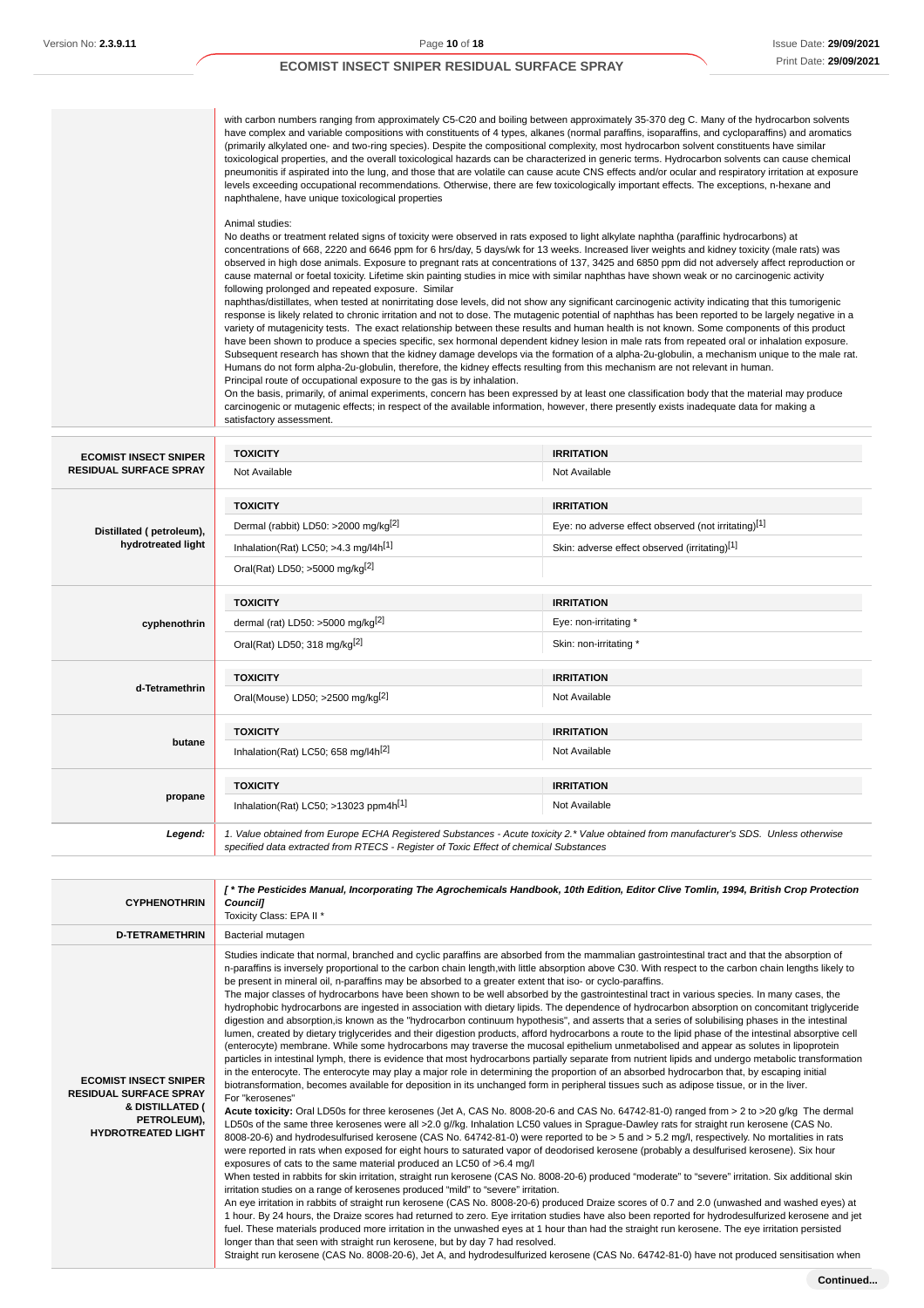#### tested in guinea pigs

**Repeat-Dose toxicity:** Multiple repeat-dose toxicity studies have been reported on a variety of kerosenes or jet fuels. When applied dermally, kerosenes and jet fuels have been shown to produce dermal and systemic effects

Dose levels of 200, 1000 and 2000 mg/kg of a straight run kerosene (CAS No. 8008-20-6) were applied undiluted to the skin of male and female New Zealand white rabbits The test material was applied 3x/week for 28 days. One male and one female in the 2000 mg/kg dose group found dead on days 10 and 24 respectively were thought to be treatment-related. Clinical signs that were considered to be treatment-related included: thinness, nasal discharge, lethargy, soiled anal area, anal discharge, wheezing. The high dose group appeared to have a treatment related mean body weight loss when compared to controls. Dose-related skin irritation was observed, ranging from "slight" to "moderate" in the low and high dose groups, respectively. Other treatment-related dermal findings included cracked, flaky and/or leathery skin, crusts and/or hair loss. Reductions in RBC, haemoglobin and haematocrit were seen in the male dose groups. There were no treatment related effects on a variety of clinical chemistry values. Absolute and relative weights for a number of organs were normal, with the following exceptions that were judged to be treatment-related: • increased relative heart weights for the mid- and high- dose males and females, • increased absolute and relative spleen weights in treated females, and • differences in absolute and relative adrenal weights in both male and female treated animals (considered to be stress-related and therefore, indirectly related to treatment). Gross necropsy findings were confined largely to the skin. Enlarged spleens were seen in the female groups. Microscopic examination of tissues taken at necropsy found proliferative inflammatory changes in the treated skin of all male and female animals in the high dose group. These changes were, in the majority of animals, accompanied by an increase in granulopoiesis of the bone marrow. Four of six high dose males had testicular changes (multifocal or diffuse tubular hypoplasia) that were considered by the study authors to be secondary to the skin and/or weight changes. In a different study, hydrodesulfurised kerosene was tested in a thirteen-week dermal study using Sprague-Dawley rats. Test material was applied 5x/week to the skin of male and female rats at dose levels of 165, 330 and 495 mg/kg. Aside from skin irritation at the site of application, there were no treatment-related clinical signs during the study. Screening of all animals using a functional observation battery (FOB) did not find any substance-related effects. Opthalomological examination of all animals also found no treatment-related effects. There were no treatmentrelated effects on growth rates, hematological or clinical chemical values, or absolute or relative organ weights. Microscopic examination of tissues from animals surviving to termination found no treatment-related changes, with the exception of a minimal degree of a proliferative and inflammatory changes in the skin. A hydrodesulfurised middle distillate (CAS no. 64742-80-9) has also been tested in a four week inhalation study . In the study, Sprague-Dawley rats were exposed to a nominal concentration of 25mg/m3 kerosene. Exposures were for approximately 6 hr/day, five days each week for four consecutive weeks. There were no treatment-related effects on clinical condition, growth rate, absolute or relative organ weights, or any of the hematological or clinical chemistry determinations. Microscopic examination found no treatment-related changes observed in any tissues. **Carcinogenicity:** In addition to the repeat-dose studies discussed above, a number of dermal carcinogenicity studies have been performed on kerosenes or jet fuels. .Following the discovery that hydrodesulfurised (HDS) kerosene caused skin tumors in lifetime mouse skin painting studies, the role of dermal irritation in tumor formation was extensively studied. HDS kerosene proved to be a mouse skin tumor promoter rather than initiator, and this promotion required prolonged dermal irritation . If the equivalent dose of kerosene was applied to the skin in manner that did not cause significant skin irritation (eg, dilution with a mineral oil) no skin tumors occurred . Dermal bioavailability studies in mice confirmed that the reduced irritation seen with samples in mineral oil was not due to decreased skin penetration . The effect of chronic acanthosis on the dermal tumorigenicity of a hydrodesulfurised kerosene was studied and the author concluded that hyperplasia was essential for tumor promotion. However, the author also concluded that subacute inflammation did not appear to be a significant factor A sample of a hydrodesulfurised kerosene has been tested in an initiation-promotion assay in male CD-1 mice . Animal survivals were not effected by exposure to the kerosene. The study's authors concluded that the kerosene was not an initiator but it did show tumor promoting activity. In-Vitro (Genotoxicity): The potential in vitro genotoxicities of kerosene and jet fuel have been evaluated in a variety of studies. Standard Ames assays on two kerosene samples and a sample of Jet A produced negative results with/without activation . Modified Ames assays on four kerosenes also produced negative results (with/without activation) except for one positive assay that occurred with activation . The testing of five kerosene and jet fuel samples in mouse lymphoma assays produced a mixture of negative and positive results . Hydrodesulfurized kerosene tested in a sister chromatid exchange assay produced negative results (with/without activation) **In-Vivo Genotoxicity:** Multiple in vivo genotoxicity studies have been done on a variety of kerosene-based materials. Four samples of kerosene were negative and a sample of Jet A was positive in in vivo bone marrow cytogenetic tests in Sprague-Dawley rats . One of the kerosen samples produced a positive response in male mice and negative results in females when tested in a sister chromatid exchange assay . Both deodorised kerosene and Jet A samples produced negative results in dominant lethal assays. The kerosene was administered to both mice and rats intraperitoneally, while the jet fuel was administered only to mice via inhalation. **Reproductive/Developmental Toxicity** Either 0, 20, 40 or 60% (v/v) kerosene in mineral oil was applied to the skin of the rats. The dose per body weight equivalents were 0, 165, 330 and 494 mg/kg. Test material was applied daily, 7 days/week from 14 days premating through 20 days of gestation. There were no treatment-related effects on mortality and no clinical signs of toxicity were observed. There were no compoundrelated effects on any of the reproductive/developmental parameters. The authors concluded that the no observable effect level (NOEL) for reproductive/developmental toxicity of HDS kerosene under the treatment conditions of the study was 494 mg/kg/day. Developmental toxicity screening studies on a kerosene and a sample of Jet A have been reported . There were no compound-related deaths in either study. While kerosene produced no clinical signs, the jet fuel produced a dose-related eye irritation (or infection). The signs of irritation lasted from 2 to 8 days with most animals showing signs for 3 days. Neither of the test materials had an effect on body weights or food consumption. Examination of offspring at delivery did not reveal any treatment-related abnormalities, soft tissue changes or skeletal abnormalities. The sex ratio of the fetuses was also unaffected by treatment with either of the compounds. **DISTILLATED ( PETROLEUM), HYDROTREATED LIGHT &** No significant acute toxicological data identified in literature search. **PROPANE** × **Acute Toxicity Carcinogenicity Skin Irritation/Corrosion Reproductivity** × × **Serious Eye Damage/Irritation X STOT** - Single Exposure **Respiratory or Skin sensitisation STOT - Repeated Exposure**  $\overline{\mathbf{x}}$ **Mutagenicity Aspiration Hazard**  $\boldsymbol{\times}$ 

Legend:  $\blacktriangleright$  - Data either not available or does not fill the criteria for classification – Data available to make classification

#### **SECTION 12 Ecological information**

**Toxicity**

| יייייי                                                        |                  |                    |                |                  |                  |
|---------------------------------------------------------------|------------------|--------------------|----------------|------------------|------------------|
|                                                               | <b>Endpoint</b>  | Test Duration (hr) | <b>Species</b> | Value            | Source           |
| <b>ECOMIST INSECT SNIPER</b><br><b>RESIDUAL SURFACE SPRAY</b> | Not<br>Available | Not Available      | Not Available  | Not<br>Available | Not<br>Available |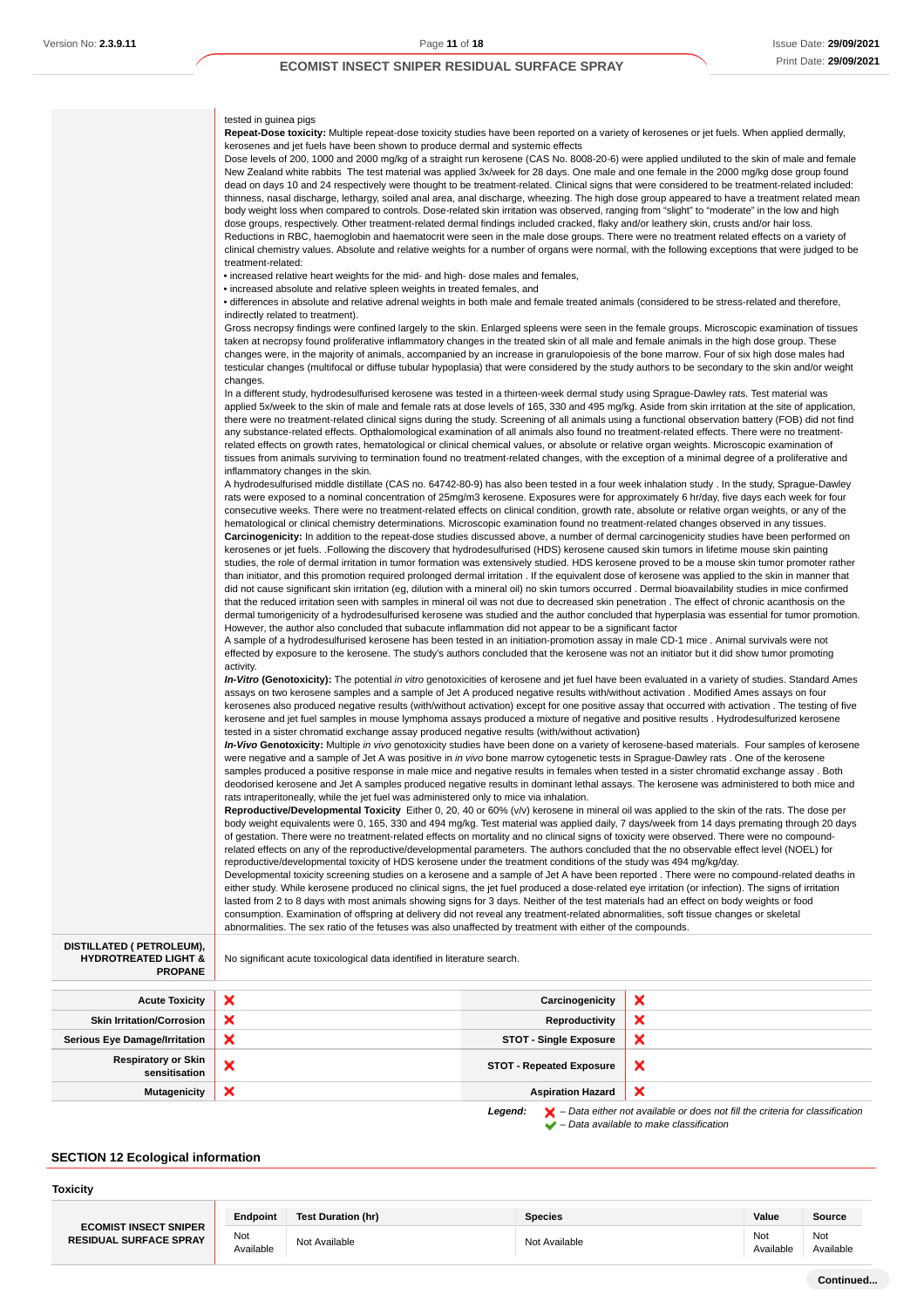| Distillated (petroleum), | Endpoint         | <b>Test Duration (hr)</b> | <b>Species</b>                | Value              | Source           |
|--------------------------|------------------|---------------------------|-------------------------------|--------------------|------------------|
| hydrotreated light       | NOEC(ECx)        | 3072h                     | Fish                          | 1 <sub>mg</sub> /l | 1                |
|                          | Endpoint         | <b>Test Duration (hr)</b> | <b>Species</b>                | Value              | Source           |
|                          | <b>LC50</b>      | 96h                       | Fish                          | $\leq 0.001$ mg/L  | 4                |
| cyphenothrin             | <b>EC50</b>      | 48h                       | Crustacea                     | $<$ 0.001mg/L      | 4                |
|                          | EC50(ECx)        | 48h                       | Crustacea                     | $<$ 0.001mg/L      | 4                |
|                          | Endpoint         | <b>Test Duration (hr)</b> | <b>Species</b>                | Value              | Source           |
| d-Tetramethrin           | Not<br>Available | Not Available             | Not Available                 | Not<br>Available   | Not<br>Available |
|                          | Endpoint         | <b>Test Duration (hr)</b> | <b>Species</b>                | Value              | <b>Source</b>    |
|                          | <b>LC50</b>      | 96h                       | Fish                          | 24.11mg/l          | 2                |
| butane                   | EC50(ECx)        | 96h                       | Algae or other aquatic plants | 7.71mg/l           | $\overline{c}$   |
|                          | EC50             | 96h                       | Algae or other aquatic plants | 7.71mg/l           | 2                |
|                          | Endpoint         | <b>Test Duration (hr)</b> | <b>Species</b>                | Value              | Source           |
|                          | EC50(ECx)        | 96h                       | Algae or other aquatic plants | 7.71mg/l           | 2                |
| propane                  |                  | 96h                       | Fish                          | 24.11mg/l          | $\overline{2}$   |
|                          | <b>LC50</b>      |                           |                               |                    |                  |

V3.12 (QSAR) - Aquatic Toxicity Data (Estimated) 4. US EPA, Ecotox database - Aquatic Toxicity Data 5. ECETOC Aquatic Hazard Assessment Data 6. NITE (Japan) - Bioconcentration Data 7. METI (Japan) - Bioconcentration Data 8. Vendor Data

Very toxic to aquatic organisms.

Do NOT allow product to come in contact with surface waters or to intertidal areas below the mean high water mark. Do not contaminate water when cleaning equipment or disposing of equipment wash-waters.

Wastes resulting from use of the product must be disposed of on site or at approved waste sites.

For petroleum distillates:

Environmental fate:

When petroleum substances are released into the environment, four maior fate processes will take place: dissolution in water, volatilization, biodegradation and adsorption. These processes will cause changes in the composition of these UVCB substances. In the case of spills on land or water surfaces, photodegradation-another fate process-can also be significant.

As noted previously, the solubility and vapour pressure of components within a mixture will differ from those of the component alone. These interactions are complex for complex UVCBs such as petroleum hydrocarbons.

Each of the fate processes affects hydrocarbon families differently. Aromatics tend to be more water-soluble than aliphatics of the same carbon number, whereas aliphatics tend to be more volatile. Thus,when a petroleum mixture is released into the environment, the principal water contaminants are likely to be aromatics, whereas aliphatics will be the principal air contaminants . The trend in volatility by component class is as follows: alkenes = alkanes > aromatics = cycloalkanes.

The most soluble and volatile components have the lowest molecular weight; thus there is a general shift to higher molecular weight components in residual materials.

#### Biodegradation:

Biodegradation is almost always operative when petroleum mixtures are released into the environment. It has been widely demonstrated that nearly all soils and sediments have populations of bacteria and other organisms capable of degrading petroleum hydrocarbons Degradation occurs both in the presence and absence of oxygen. Two key factors that determine degradation rates are oxygen supply and molecular structure. In general, degradation is more rapid under aerobic conditions. Decreasing trends in degradation rates according to structure are as follows:

(1) n-alkanes, especially in the C10–C25 range, which are degraded readily;

(2) isoalkanes;

(3) alkenes;

(4) benzene, toluene, ethylbenzene, xylenes (BTEX) (when present in concentrations that are not toxic to microorganisms);

(5) monoaromatics;

(6) polynuclear (polycyclic) aromatic hydrocarbons (PAHs); and

(7) higher molecular weight cycloalkanes (which may degrade very slowly.

Three weathering processes-dissolution in water, volatilization and biodegradation-typically result in the depletion of the more readily soluble,volatile and degradable compounds and the accumulation of those most resistant to these processes in residues.

When large quantities of a hydrocarbon mixture enter the soil compartment, soil organic matter and other sorption sites in soil are fully saturated and the hydrocarbons will begin to form a separate phase (a non-aqueous phase liquid, or NAPL) in the soil. At concentrations below the retention capacity for the hydrocarbon in the soil, the NAPL will be immobile this is referred to as residual NAPL . Above the retention capacity, the NAPL becomes mobile and will move within the soil

Bioaccumulation:

Bioaccumulation potential was characterized based on empirical and/or modelled data for a suite of petroleum hydrocarbons expected to occur in petroleum substances. Bioaccumulation factors (BAFs) are the preferred metric for assessing the bioaccumulation potential of substances, as the bioconcentration factor (BCF) may not adequately account for the bioaccumulation potential of substances via the diet, which predominates for substances with log Kow > ~4.5

In addition to fish BCF and BAF data, bioaccumulation data for aquatic invertebrate species were also considered. Biota-sediment/soil accumulation factors (BSAFs), trophic magnification factors and biomagnification factors were also considered in characterizing bioaccumulation potential.

Overall, there is consistent empirical and predicted evidence to suggest that the following components have the potential for high bioaccumulation, with BAF/BCF values greater than 5000: C13–C15 isoalkanes, C12 alkenes, C12–C15 one-ring cycloalkanes, C12 and C15 two-ring cycloalkanes, C14 polycycloalkanes, C15 one-ring aromatics, C15 and C20 cycloalkane monoaromatics, C12–C13 diaromatics, C20 cycloalkane diaromatics, and C14 and C20 three-ring PAHs

These components are associated with a slow rate of metabolism and are highly lipophilic. Exposures from water and diet, when combined, suggest that the rate of uptake would exceed that of the total elimination rate. Most of these components are not expected to biomagnify in aquatic or terrestrial foodwebs, largely because a combination of metabolism, low dietary assimilation efficiency and growth dilution allows the elimination rate to exceed the uptake rate from the diet; however,

one study suggests that some alkyl-PAHs may biomagnify.While only BSAFs were found for some PAHs, it is possible that BSAFs will be > 1 for invertebrates, given that they do not have the same metabolic competency as fish.

In general, fish can efficiently metabolize aromatic compounds. There is some evidence that alkylation increases bioaccumulation of naphthalene but it is not known if this can be generalized to larger PAHs or if any potential increase in bioaccumulation due to alkylation will be sufficient to exceed a BAF/BCF of 5000.

Some lower trophic level organisms (i.e., invertebrates) appear to lack the capacity to efficiently metabolize aromatic compounds, resulting in high bioaccumulation potential for some aromatic components as compared to fish.

This is the case for the C14 three-ring PAH, which was bioconcentrated to a high level (BCF > 5000) by invertebrates but not by fish. There is potential for such bioaccumulative components to reach toxic levels in organisms if exposure is continuous and of sufficient magnitude, though this is unlikely in the water column following a spill scenario due to relatively rapid dispersal

Bioaccumulation of aromatic compounds might be lower in natural environments than what is observed in the laboratory. PAHs may sorb to organic material suspended in the water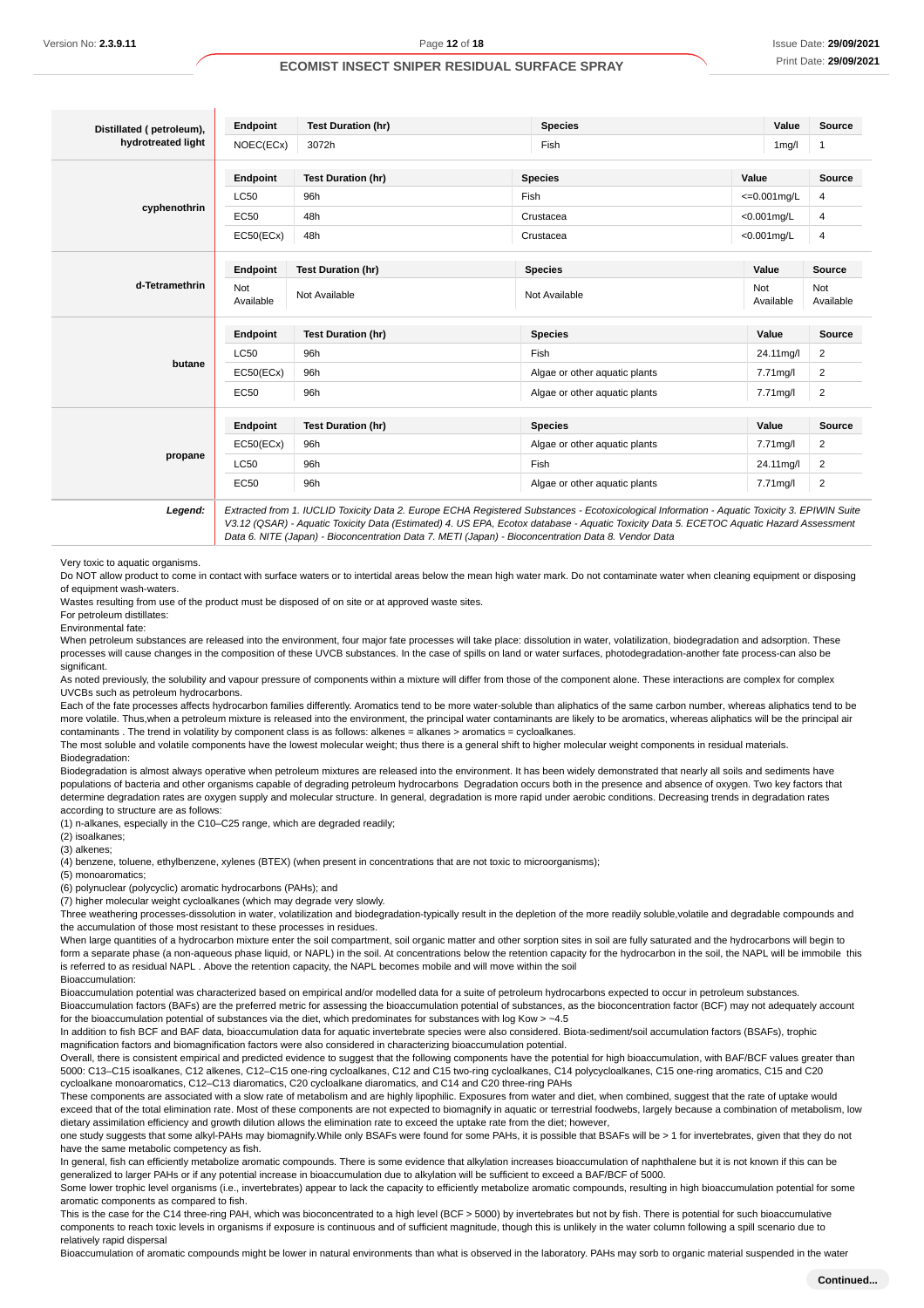column (dissolved humic material), which decreases their overall bioavailability primarily due to an increase in size. This has been observed with fish Ecotoxicity:

Diesel fuel studies in salt water are available. The values varied greatly for aquatic species such as rainbow trout and Daphnia magna, demonstrating the inherent variability of diesel fuel compositions and its effects on toxicity. Most experimental acute toxicity values are above 1 mg/L. The lowest 48-hour LC50 for salmonids was 2.4 mg/L. Daphnia magna had a 24-hour LC50 of 1.8 mg/. The values varied greatly for aquatic species such as rainbow trout and Daphnia magna, demonstrating the inherent variability of diesel fuel compositions and its effects on toxicity. Most experimental acute toxicity values are above 1 mg/L. The lowest 48-hour LC50 for salmonids was 2.4 mg/L. Daphnia magna had a 24-hour LC50 of 1.8 mg/L

The tropical mysid Metamysidopsis insularis was shown to be very sensitive to diesel fuel, with a 96-hour LC50 value of 0.22 mg/L this species has been shown to be as sensitive as temperate mysids to toxicants. However,However this study used nominal concentrations,and therefore was not considered acceptable. In another study involving diesel fuel, the effect on brown or common shrimp (Crangon crangon) a 96-hour LC50 of 22 mg/L was determined. A "gas oil"was also tested and a 96-hour LC50 of 12 mg/L.was determined The steady state cell density of marine phytoplankton decreased with increasing concentrations of diesel fuel, with different sensitivities between species . The diatom Phaeodactylum tricornutum showed a 20% decrease in cell density in 24 hours following a 3 mg/L exposure with a 24-hour no-observed effect concentration (NOEC) of 2.5 mg/L. The microalga Isochrysis galbana was more tolerant to diesel fuel, with a 24-hour lowest-observed-effect concentration (LOEC) of 26 mg/L (14% decrease in cell density), and a NOEC of 25 mg/L. Finally, the green algae Chlorella salina was relatively insensitive to diesel fuel contamination, with a 24-hour LOEC of 170 mg/L (27% decrease in cell density), and a NOEC of 160 mg/L . All populations of phytoplankton returned to a steady state within 5 days of exposure

In sandy soils, earthworm (Eisenia fetida) mortality only occurred at diesel fuel concentrations greater than 10 000 mg/kg, which was also the concentration at which sub-lethal weight loss was recorded

Nephrotoxic effects of diesel fuel have been documented in several animal and human studies. Some species of birds (mallard ducks in particular) are generally resistant to the toxic effects of petrochemical ingestion, and large amounts of petrochemicals are needed in order to cause direct mortality

#### For synthetic pyrethroids:

#### **Environmental fate:**

Synthetic pyrethroids are examples of optimised insecticidal activity, selectivity and tailored environmental persistence. Through modifications of both acid and alcohol portions of the ester, compounds of desired residual activity have been synthesised whilst maintaining a biodegradable ester linkage. These compounds are generally very toxic to crustaceans and fish in laboratory bio assays. Under field conditions, however, the residues are tightly bound in sediment, and ingested residues are readily metabolised. Their toxicity in natural systems are generally less than laboratory test data might indicate. They are generally non-persistent in the environment.

In pond waters and in laboratory degradation studies, pyrethroid concentrations decrease rapidly due to sorption to sediment, suspended particles and plants. Microbial and photodegradation also occur

Pyrethrins are generally unstable in the presence of light, are hydrolysed rapidly under alkaline conditions and oxidise rapidly in air. Vapour phase pyrethrins may combine chemically with ozone to produce hydroxy radicals. Pyrethroids where the isobutenyl group attached to the cyclopropane moiety has been altered are more stable to sunlight than the early pyrethroids like allethrin or resmethrin. For this reason, pyrethroids such as permethrin, deltamethrin, cyhalothrin, cytluthrin, and cypermethrin are more frequently applied outdoors to crops in comparison to the rapidly degraded pyrethroids like resmethrin and allethrin.

Because agricultural dose rates are low and biological degradation is generally rapid, residues are unlikely to attain significant levels. Permethrin disappears from ponds and streams within 6-24 hours, pond sediments within 7 days and foliage and forest soil within 58 days. Since pyrethrins and pyrethroids undergo photolysis in the atmosphere, they are also degraded by this mechanism in sunlit surface waters. Photosensitising agents found in natural waters such as fulvic and humic acids increase the rate of photolysis. Pyrethroids and pyrethrins also undergo hydrolysis in the environment at varying rates depending upon pH and temperature. Generally, hydrolysis is only an important environmental fate process under alkaline conditions and at temperatures of 20 deg. C or greater.

Based on the vapor pressure of the pyrethrins and pyrethroids, these compounds are expected to exist in both vapor and particulate phases in the ambient atmosphere. Vapor phase pyrethrins and pyrethroids are rapidly degraded in the atmosphere by direct photolysis and reaction with oxidants found in air such as photochemically-produced hydroxyl radicals, ozone, and nitrate radicals. Particulate phase compounds are slower to degrade, however, and can travel long distances before being removed from the air by wet and dry deposition. Pyrethrins and pyrethroids are strongly adsorbed to soil surfaces and are not considered very mobile. A wide range of Koc values has been reported by different authors, but most of these values indicate a high degree of adsorption and little leaching potential. Since light is attenuated as a function of depth from the soil surface, photolysis of pyrethrins and pyrethroids is only an important environmental fate process at the surface of the soil. The potential for significant toxicity is not reached in fields. Under aerobic conditions in soil, permethrin degrades in a relatively short time (half-life 28 days).

Volatilisation from water and soil is expected to occur slowly for many of the pyrethroids since these compounds generally have low vapor pressures and Henry's law constants. When released to water, partitioning to suspended solids and sediment occurs rapidly. These compounds adsorb strongly to suspended solids and sediment in the water column, and this process significantly attenuates volatilisation. Volatilisation losses from foliage may be considerably greater than volatilisation from soils because pyrethrins and pyrethroids do not adsorb as strongly to the leafy component of vegetation as to soils. Pyrethrins and pyrethroids are often used indoors in sprays or aerosol bombs, and the volatilisation rates from glass or floor surfaces may be significantly faster than from soils since these compounds are not likely to adsorb as strongly to these surfaces.

Little data exist regarding the uptake and transport of pyrethrins and pyrethroids by plant material. Since many of these compounds are rapidly degraded in the environment, this transport mechanism may not be an important environmental fate process other than the initial settling of these compounds on the canopy following deposition. The aerial surface of a plant, including foliage, is covered by a cuticle, which serves as a barrier to water loss and to prevent penetration of applied chemicals or environmental pollutants. Once deposited on the surface, a chemical may be degraded, bind to the cuticle, or diffuse into the plant through the stomata. Since pyrethrins and pyrethroids adsorb strongly to soils, their uptake from roots and transport within plants is expected to be limited.

The general population is exposed to pyrethrins and pyrethroids primarily from food sources, especially fruits and vegetables. The tendency of young children to ingest soil, either intentionally through pica or unintentionally through hand-to-mouth activity, is well documented. These behavioral traits can result in ingestion of pyrethrins and pyrethroids present in soil and dust. Since these compounds are adsorbed strongly to soils, they may not be in a highly bioavailable form. Young children often play on the ground or on carpets and this will increase the likelihood of dermal exposure and inhalation of contaminated particles from soil, household dust and treated surfaces.

## Drinking Water Standards:

#### pesticide 0.1 ug/l (UK max.) **Ecotoxicity:**

Synthetic pyrethroids are extremely effective against insects, but are relatively safe to mammals and birds. One potential problem of pyrethroids is their extreme toxicity to aquatic organisms, where often <1 ug/L will produce toxic effects.

The half-lives for elimination of several pyrethroids by trout are all greater than 48 hours, while elimination half-lives in birds and mammals range from 6 to 12 hours Pyrethroids are highly toxic to fish; with 96-hour LC50 values generally below 10 ug/l. Corresponding LD50 values in mammals and birds are in the range of several hundred to several thousand mg/kg. Fish sensitivity to the pyrethroids may be explained by their relatively slow metabolism and elimination of these compounds. The half-lives for elimination of several pyrethroids by trout are all greater than 48 hours, while elimination half-lives for birds and mammals range from 6 to 12 hours Generally, the lethality of pyrethroids to fish increases with increasing octanol/water partition coefficients The bioaccumulation factor of cypermethrin in fish is approximately 1000 when measured experimentally Substances containing unsaturated carbons are ubiquitous in indoor environments. They result from many sources (see below). Most are reactive with environmental ozone and many produce stable products which are thought to adversely affect human health.The potential for surfaces in an enclosed space to facilitate reactions should be considered.

| Source of unsaturated substances                                | Unsaturated substances (Reactive Emissions)                                                                                                      | Major Stable Products produced following reaction with ozone.                                                                                                                                                                                            |
|-----------------------------------------------------------------|--------------------------------------------------------------------------------------------------------------------------------------------------|----------------------------------------------------------------------------------------------------------------------------------------------------------------------------------------------------------------------------------------------------------|
| Occupants (exhaled breath, ski oils,<br>personal care products) | Isoprene, nitric oxide, squalene, unsaturated sterols,<br>oxidation products                                                                     | Methacrolein, methyl vinyl ketone, nitrogen dioxide, acetone, 6MHQ, geranyl acetone,<br>oleic acid and other unsaturated fatty acids, unsaturated 4OPA, formaldehyde, nonanol, decanal, 9-oxo-nonanoic acid, azelaic acid, nonanoic<br>acid.             |
| cypress, cedar and silver fir boards,<br>houseplants            | Soft woods, wood flooring, including<br>soprene, limonene, alpha-pinene, other terpenes and<br>sesquiterpenes                                    | Formaldehyde, 4-AMC, pinoaldehyde, pinic acid, pinonic acid, formic acid, methacrolein,<br>methyl vinyl ketone, SOAs including ultrafine particles                                                                                                       |
| Carpets and carpet backing                                      | 4-Phenylcyclohexene, 4-vinylcyclohexene, styrene,<br>2-ethylhexyl acrylate, unsaturated fatty acids and esters                                   | Formaldehyde, acetaldehyde, benzaldehyde, hexanal, nonanal, 2-nonenal                                                                                                                                                                                    |
| Linoleum and paints/polishes<br>containing linseed oil          | Linoleic acid, linolenic acid                                                                                                                    | Propanal, hexanal, nonanal, 2-heptenal, 2-nonenal, 2-decenal, 1-pentene-3-one,<br>propionic acid, n-butyric acid                                                                                                                                         |
| Latex paint                                                     | Residual monomers                                                                                                                                | Formaldehyde                                                                                                                                                                                                                                             |
| Certain cleaning products, polishes,<br>waxes, air fresheners   | Limonene, alpha-pinene, terpinolene, alpha-terpineol,<br>linalool, linalyl acetate and other terpenoids, longifolene<br>and other sesquiterpenes | Formaldehyde, acetaldehyde, glycoaldehyde, formic acid, acetic acid, hydrogen and<br>organic peroxides, acetone, benzaldehyde, 4-hydroxy-4-methyl-5-hexen-1-al, 5-ethenyl-<br>dihydro-5-methyl-2(3H)-furanone, 4-AMC, SOAs including ultrafine particles |
| Natural rubber adhesive                                         | Isoprene, terpenes                                                                                                                               | Formaldehyde, methacrolein, methyl vinyl ketone                                                                                                                                                                                                          |
| Photocopier toner, printed paper,<br>styrene polymers           | Styrene                                                                                                                                          | Formaldehyde, benzaldehyde                                                                                                                                                                                                                               |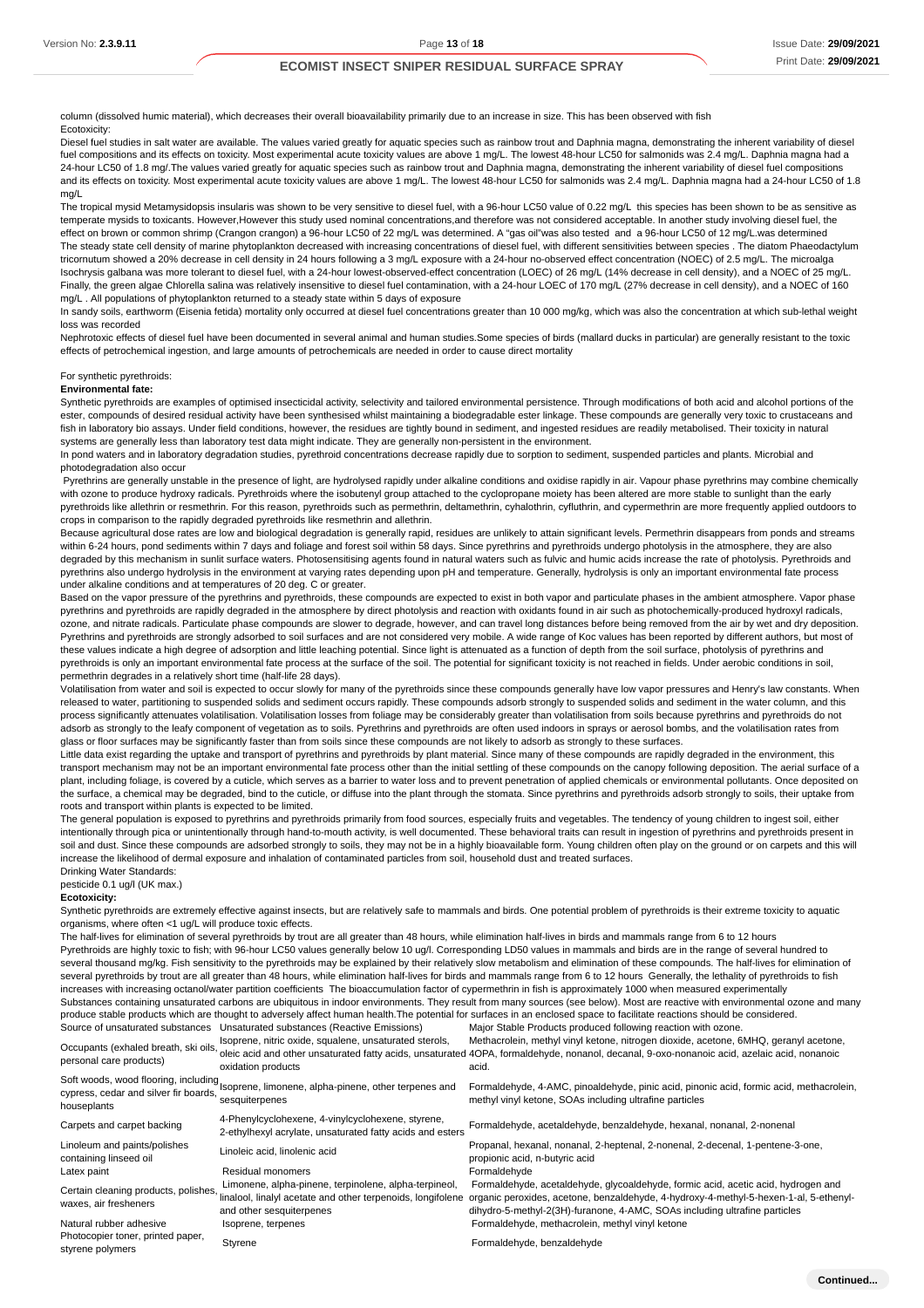| Environmental tobacco smoke                                                                                                              | Styrene, acrolein, nicotine                                                                                   | Formaldehyde, benzaldehyde, hexanal, glyoxal, N-methylformamide, nicotinaldehyde,<br>cotinine                                                                                        |  |
|------------------------------------------------------------------------------------------------------------------------------------------|---------------------------------------------------------------------------------------------------------------|--------------------------------------------------------------------------------------------------------------------------------------------------------------------------------------|--|
| Soiled clothing, fabrics, bedding                                                                                                        | Squalene, unsaturated sterols, oleic acid and other<br>saturated fatty acids                                  | Acetone, geranyl acetone, 6MHO, 40PA, formaldehyde, nonanal, decanal, 9-oxo-<br>nonanoic acid, azelaic acid, nonanoic acid                                                           |  |
| Soiled particle filters                                                                                                                  | Unsaturated fatty acids from plant waxes, leaf litter, and<br>other vegetative debris; soot; diesel particles | Formaldehyde, nonanal, and other aldehydes; azelaic acid; nonanoic acid; 9-oxo-<br>nonanoic acid and other oxo-acids; compounds with mixed functional groups (=O, -OH,<br>and -COOH) |  |
| Ventilation ducts and duct liners                                                                                                        | Unsaturated fatty acids and esters, unsaturated oils,<br>neoprene                                             | C5 to C10 aldehydes                                                                                                                                                                  |  |
| "Urban grime"                                                                                                                            | Polycyclic aromatic hydrocarbons                                                                              | Oxidized polycyclic aromatic hydrocarbons                                                                                                                                            |  |
| Perfumes, colognes, essential oils                                                                                                       | Limonene, alpha-pinene, linalool, linalyl acetate,                                                            | Formaldehyde, 4-AMC, acetone, 4-hydroxy-4-methyl-5-hexen-1-al, 5-ethenyl-dihydro-                                                                                                    |  |
| (e.g. lavender, eucalyptus, tea tree) terpinene-4-ol, gamma-terpinene                                                                    |                                                                                                               | 5-methyl-2(3H) furanone, SOAs including ultrafine particles                                                                                                                          |  |
| Overall home emissions                                                                                                                   | Limonene, alpha-pinene, styrene                                                                               | Formaldehyde, 4-AMC, pinonaldehyde, acetone, pinic acid, pinonic acid, formic acid,<br>benzaldehyde, SOAs including ultrafine particles                                              |  |
| Abbreviations: 4-AMC, 4-acetyl-1-methylcyclohexene; 6MHQ, 6-methyl-5-heptene-2-one, 4OPA, 4-oxopentanal, SOA, Secondary Organic Aerosols |                                                                                                               |                                                                                                                                                                                      |  |

Reference: Charles J Weschler; Environmental Helath Perspectives, Vol 114, October 2006

For butane: log Kow: 2.89 Koc: 450-900 BCF: 1.9

#### **Environmental Fate**

**Terrestrial Fate:** An estimated Koc value of 900, determined from a log Kow of 2.89 indicates that n-butane is expected to have low mobility in soil. Volatilisation of n-butane from moist soil surfaces is expected to be an important fate process given an estimated Henry's Law constant of 0.95 atm-cu m/mole, derived from its vapor pressure, 1820 mm Hg and water solubility, 61.2 mg/l. The potential for volatilisation of n-butane from dry soil surfaces may exist based upon its vapor pressure. While volatilistion from soil surfaces is expected to be the predominant fate process of n-butane released to soil, this compound is also susceptible to biodegradation. In one soil, a biodegradation rate of 1.8 mgC/day/kg dry soil was reported.

**Aquatic fate:** The estimated Koc value indicates that n-butane may adsorb to suspended solids and sediment. Volatilisation from water surfaces is expected based upon an estimated Henry's Law constant Using this Henry's Law constant volatilisation half-lives for a model river and model lake are estimated to be 2.2 hours and 3 days, respectively. An estimated BCF of 33 derived from the log Kow suggests the potential for bioconcentration in aquatic organisms is moderate. While volatilisation from water surfaces is expected to be the major fate process for n-butane released to water, biodegradation of this compound is also expected to occur. In a screening study, complete biodegradation was reported in 34 days. In a second study using a defined microbial culture, it was reported that n-butane was degraded to 2-butanone and 2-butanol. Photolysis or hydrolysis of n-butane in aquatic systems is not expected to be important.

**Atmospheric fate:** According to a model of gas/particle partitioning of semivolatile organic compounds in the atmosphere and the vapour pressure, n-butane, is expected to exist solely as a gas in the ambient atmosphere. Gas-phase n-butane is degraded in the atmosphere by reaction with photochemically-produced hydroxyl radicals; the half-life for this reaction in air is estimated to be 6.3 days, calculated from its rate constant of 2.54x10-12 cu cm/molecule-sec at 25 deg. Based on data for iso-octane and n-hexane, n-butane is not expected to absorb UV light in the environmentally significant range, >290 nm and probably will not undergo direct photolysis in the atmosphere. Experimental data showed that 7.7% of the n-butane fraction in a dark chamber reacted with nitrogen oxide to form the corresponding alkyl nitrate, suggesting nighttime reactions with radical species and nitrogen oxides may contribute to the atmospheric transformation of n-butane.

#### For propane: **Environmental Fate**

**Terrestrial fate:**: An estimated Koc value of 460 determined from a log Kow of 2.36 indicates that propane is expected to have moderate mobility in soil. Volatilisation of propane from moist soil surfaces is expected to be an important fate process given an estimated Henry's Law constant of 7.07x10-1 atm-cu m/mole, derived from its vapor pressure, 7150 mm Hg, and water solubility, 62.4 mg/L. Propane is expected to volatilise from dry soil surfaces based upon its vapor pressure. Using cell suspensions of microorganisms isolated from soil and

water, propane was oxidised to acetone within 24 hours, suggesting that biodegradation may be an important fate process in soil and sediment. **Aquatic fate:** The estimated Koc value indicates that propane is expected to adsorb to suspended solids and sediment. Volatilisation from water surfaces is expected based upon an estimated Henry's Law constant. Using this Henry's Law constant volatilisation half-lives for a model river and model lake are estimated to be 41 minutes and 2.6 days, respectively. An estimated BCF of 13.1 using log Kow suggests the potential for bioconcentration in aquatic organisms is low. After 192 hr, the trace concentration of propane contained in gasoline remained unchanged for both a sterile control and a mixed culture sample collected from ground water contaminated with gasoline. This indicates that biodegradation may not be an important fate process in water.

Atmospheric fate:: According to a model of gas/particle partitioning of semivolatile organic compounds in the atmosphere and vapour pressure, propane is expected to exist solely as a gas in the ambient atmosphere. Gas-phase propane is degraded in the atmosphere by reaction with photochemically-produced hydroxyl radicals; the half-life for this reaction in air is estimated to be 14 days, calculated from its rate constant of 1.15x10-12 cu cm/molecule-sec at 25 deg C. Propane does not contain chromophores that absorb at wavelengths >290 nm and therefore is not expected to be susceptible to direct photolysis by sunlight.

**DO NOT** discharge into sewer or waterways.

#### **Persistence and degradability**

| Ingredient   | Persistence: Water/Soil     | <b>Persistence: Air</b> |
|--------------|-----------------------------|-------------------------|
| cyphenothrin | <b>HIGH</b>                 | <b>HIGH</b>             |
| butane       | LOW                         | LOW                     |
| propane      | <b>LOW</b><br>$\sim$ $\sim$ | LOW                     |

#### **Bioaccumulative potential**

| Ingredient                                     | <b>Bioaccumulation</b>   |
|------------------------------------------------|--------------------------|
| Distillated (petroleum),<br>hydrotreated light | LOW (BCF = $159$ )       |
| cyphenothrin                                   | $HIGH (LogKOW = 6.4852)$ |
| butane                                         | LOW (LogKOW = $2.89$ )   |
| propane                                        | LOW (LogKOW = $2.36$ )   |

### **Mobility in soil**

| Ingredient   | Mobility             |
|--------------|----------------------|
| cyphenothrin | $LOW (KOC = 108000)$ |
| butane       | LOW (KOC = $43.79$ ) |
| propane      | LOW (KOC = $23.74$ ) |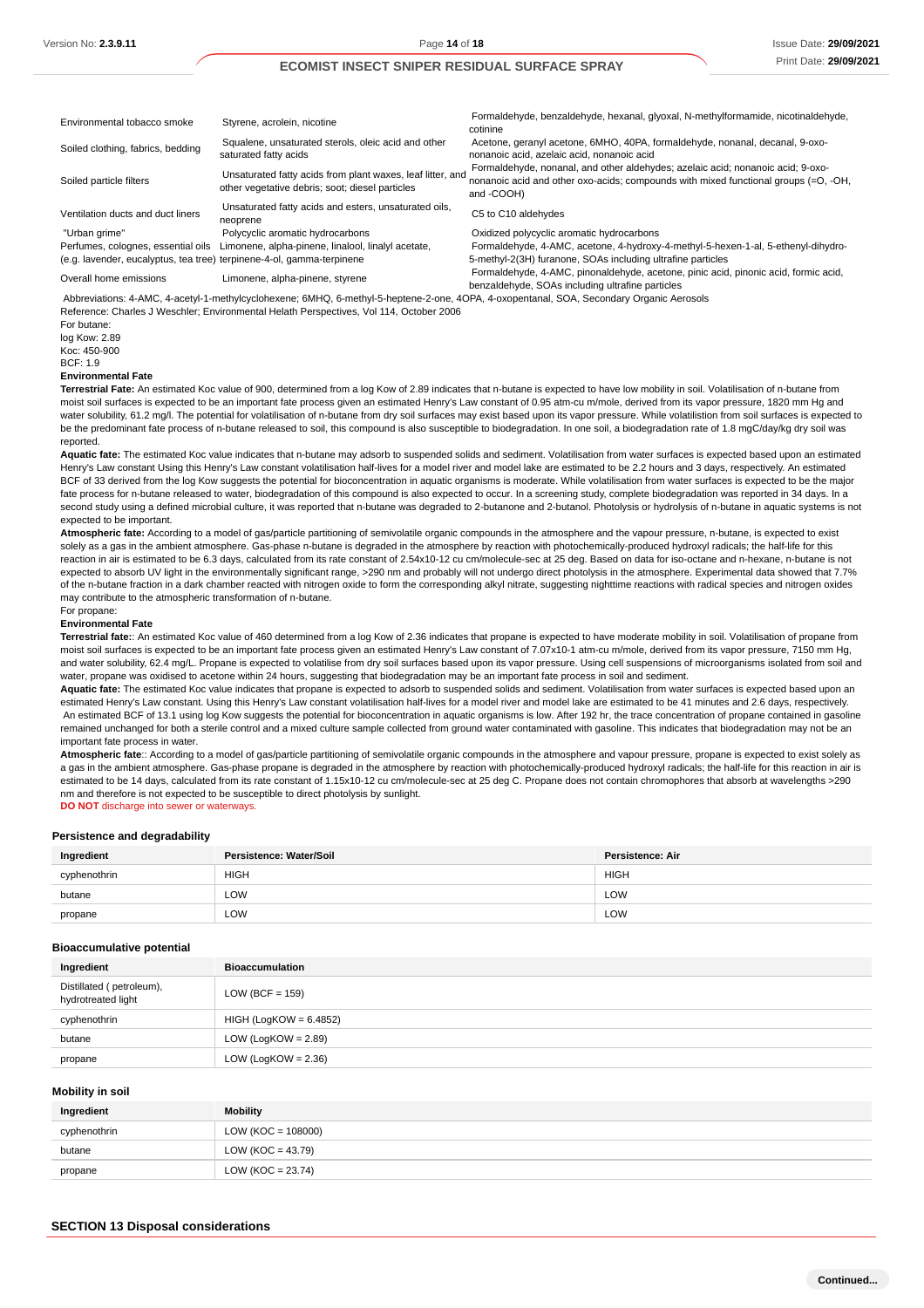### **Waste treatment methods**

| Product / Packaging disposal | Recycle wherever possible or consult manufacturer for recycling options.<br>Consult State Land Waste Management Authority for disposal.<br>DO NOT allow wash water from cleaning or process equipment to enter drains.<br>It may be necessary to collect all wash water for treatment before disposal.<br>In all cases disposal to sewer may be subject to local laws and regulations and these should be considered first.<br>• Where in doubt contact the responsible authority.<br>Consult State Land Waste Management Authority for disposal.<br>Discharge contents of damaged aerosol cans at an approved site.<br>Allow small quantities to evaporate.<br>DO NOT incinerate or puncture aerosol cans.<br>Bury residues and emptied aerosol cans at an approved site. |
|------------------------------|----------------------------------------------------------------------------------------------------------------------------------------------------------------------------------------------------------------------------------------------------------------------------------------------------------------------------------------------------------------------------------------------------------------------------------------------------------------------------------------------------------------------------------------------------------------------------------------------------------------------------------------------------------------------------------------------------------------------------------------------------------------------------|

Ensure that the hazardous substance is disposed in accordance with the Hazardous Substances (Disposal) Notice 2017

## **Disposal Requirements**

Packages that have been in direct contact with the hazardous substance must be only disposed if the hazardous substance was appropriately removed and cleaned out from the package. The package must be disposed according to the manufacturer's directions taking into account the material it is made of. Packages which hazardous content have been appropriately treated and removed may be recycled.

The hazardous substance must only be disposed if it has been treated by a method that changed the characteristics or composition of the substance and it is no longer hazardous. DO NOT deposit the hazardous substance into or onto a landfill or a sewage facility.

Burning the hazardous substance must happen under controlled conditions with no person or place exposed to

(1) a blast overpressure of more than 9 kPa; or

(2) an unsafe level of heat radiation.

The disposed hazardous substance must not come into contact with class 1 or 5 substances.

## **SECTION 14 Transport information**

### **Labels Required**

| <b>Marine Pollutant</b> |                |
|-------------------------|----------------|
| <b>HAZCHEM</b>          | Not Applicable |

### **Land transport (UN)**

| <b>UN number</b>             | 1950                                      |                                       |
|------------------------------|-------------------------------------------|---------------------------------------|
| UN proper shipping name      | <b>AEROSOLS</b>                           |                                       |
| Transport hazard class(es)   | Class<br>2.1<br>Subrisk<br>Not Applicable |                                       |
| Packing group                | Not Applicable                            |                                       |
| <b>Environmental hazard</b>  | Environmentally hazardous                 |                                       |
| Special precautions for user | Special provisions<br>Limited quantity    | 63; 190; 277; 327; 344; 381<br>1000ml |

### **Air transport (ICAO-IATA / DGR)**

| <b>UN number</b>             | 1950                                                                    |                              |                |  |
|------------------------------|-------------------------------------------------------------------------|------------------------------|----------------|--|
| UN proper shipping name      | Aerosols, flammable                                                     |                              |                |  |
| Transport hazard class(es)   | <b>ICAO/IATA Class</b><br><b>ICAO / IATA Subrisk</b><br><b>ERG Code</b> | 2.1<br>Not Applicable<br>10L |                |  |
| Packing group                | Not Applicable                                                          |                              |                |  |
| <b>Environmental hazard</b>  | Environmentally hazardous                                               |                              |                |  |
|                              | Special provisions                                                      |                              | A145 A167 A802 |  |
|                              | Cargo Only Packing Instructions                                         |                              | 203            |  |
|                              | Cargo Only Maximum Qty / Pack                                           |                              | 150 kg         |  |
| Special precautions for user | Passenger and Cargo Packing Instructions                                |                              | 203            |  |
|                              | Passenger and Cargo Maximum Qty / Pack                                  |                              | 75 kg          |  |
|                              | Passenger and Cargo Limited Quantity Packing Instructions               |                              | Y203           |  |
|                              | Passenger and Cargo Limited Maximum Qty / Pack                          |                              | 30 kg G        |  |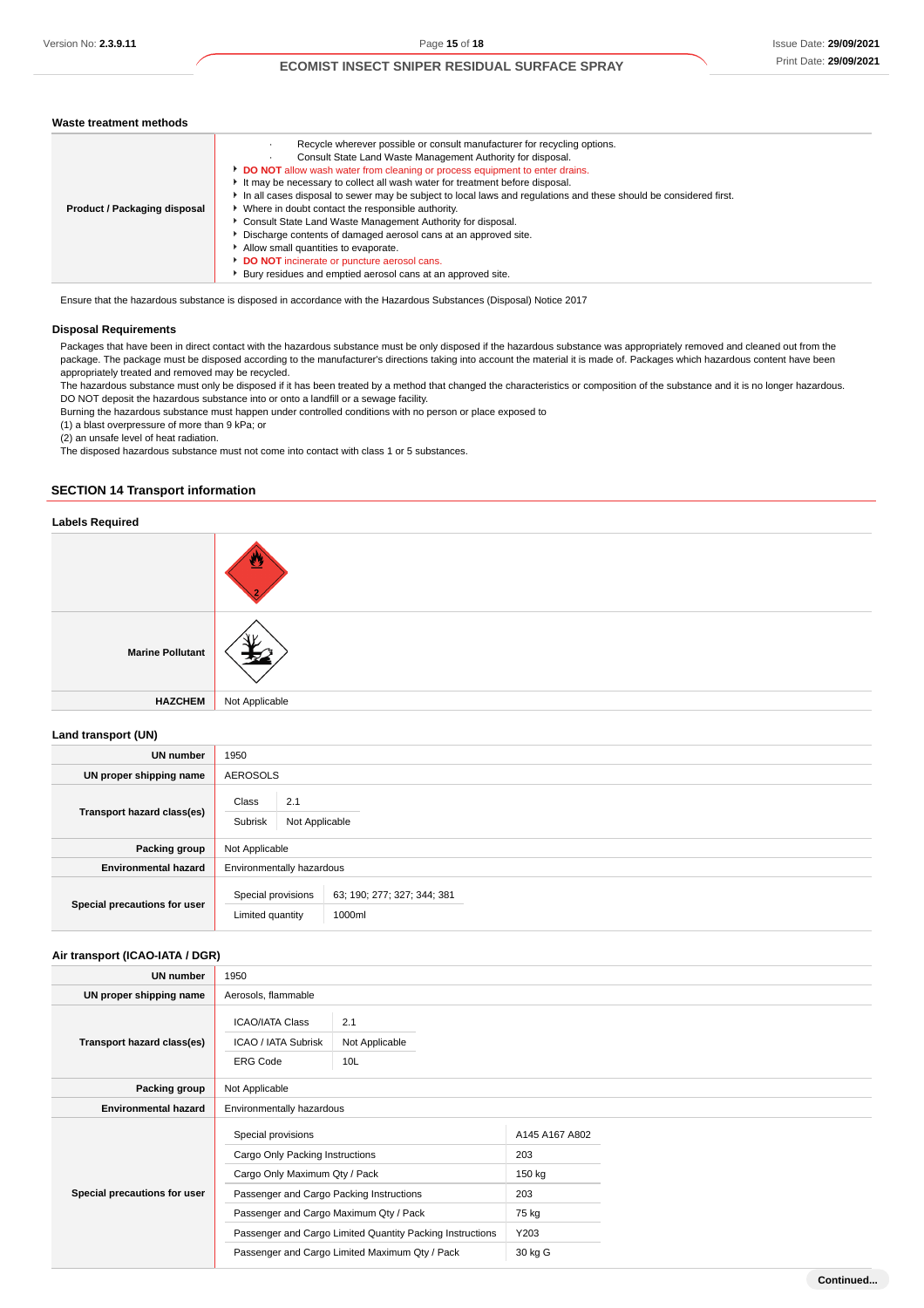### **Sea transport (IMDG-Code / GGVSee)**

| <b>UN number</b>             | 1950                                                                 |                                                      |
|------------------------------|----------------------------------------------------------------------|------------------------------------------------------|
| UN proper shipping name      | <b>AEROSOLS</b>                                                      |                                                      |
| Transport hazard class(es)   | <b>IMDG Class</b><br><b>IMDG Subrisk</b>                             | 2.1<br>Not Applicable                                |
| Packing group                | Not Applicable                                                       |                                                      |
| <b>Environmental hazard</b>  | <b>Marine Pollutant</b>                                              |                                                      |
| Special precautions for user | <b>EMS Number</b><br>Special provisions<br><b>Limited Quantities</b> | $F-D$ , S-U<br>63 190 277 327 344 381 959<br>1000 ml |

**Transport in bulk according to Annex II of MARPOL and the IBC code** Not Applicable

## **Transport in bulk in accordance with MARPOL Annex V and the IMSBC Code**

| <b>Product name</b>                            | Group         |
|------------------------------------------------|---------------|
| Distillated (petroleum),<br>hydrotreated light | Not Available |
| cyphenothrin                                   | Not Available |
| d-Tetramethrin                                 | Not Available |
| butane                                         | Not Available |
| propane                                        | Not Available |

## **Transport in bulk in accordance with the ICG Code**

| <b>Product name</b>                            | <b>Ship Type</b> |
|------------------------------------------------|------------------|
| Distillated (petroleum),<br>hydrotreated light | Not Available    |
| cyphenothrin                                   | Not Available    |
| d-Tetramethrin                                 | Not Available    |
| butane                                         | Not Available    |
| propane                                        | Not Available    |

### **SECTION 15 Regulatory information**

### **Safety, health and environmental regulations / legislation specific for the substance or mixture**

This substance is to be managed using the conditions specified in an applicable Group Standard

| <b>HSR Number</b> | <b>Group Standard</b>                                               |
|-------------------|---------------------------------------------------------------------|
| HSR100286         | Sumiblast Oil-Based Aerosol 2.0 2.0 Household Insect Residual Spray |
|                   |                                                                     |

Please refer to Section 8 of the SDS for any applicable tolerable exposure limit or Section 12 for environmental exposure limit.

## **Distillated ( petroleum), hydrotreated light is found on the following regulatory lists**

| Chemical Footprint Project - Chemicals of High Concern List                        | New Zealand Hazardous Substances and New Organisms (HSNO) Act - Classification |  |
|------------------------------------------------------------------------------------|--------------------------------------------------------------------------------|--|
| International Agency for Research on Cancer (IARC) - Agents Classified by the IARC | of Chemicals                                                                   |  |
| Monographs                                                                         | New Zealand Inventory of Chemicals (NZIoC)                                     |  |
| International Agency for Research on Cancer (IARC) - Agents Classified by the IARC | New Zealand Workplace Exposure Standards (WES)                                 |  |
| Monographs - Group 1: Carcinogenic to humans                                       |                                                                                |  |
| New Zealand Approved Hazardous Substances with controls                            |                                                                                |  |
|                                                                                    |                                                                                |  |
| cyphenothrin is found on the following regulatory lists                            |                                                                                |  |
| New Zealand Approved Hazardous Substances with controls                            | New Zealand Hazardous Substances and New Organisms (HSNO) Act - Classification |  |
| New Zealand Hazardous Substances and New Organisms (HSNO) Act - Classification     | of Chemicals - Classification Data                                             |  |
| of Chemicals                                                                       | New Zealand Inventory of Chemicals (NZIoC)                                     |  |
|                                                                                    |                                                                                |  |
| d-Tetramethrin is found on the following regulatory lists                          |                                                                                |  |
| New Zealand Workplace Exposure Standards (WES)                                     |                                                                                |  |
|                                                                                    |                                                                                |  |
| butane is found on the following regulatory lists                                  |                                                                                |  |
| Chemical Footprint Project - Chemicals of High Concern List                        | New Zealand Hazardous Substances and New Organisms (HSNO) Act - Classification |  |
| New Zealand Approved Hazardous Substances with controls                            | of Chemicals - Classification Data                                             |  |
| New Zealand Hazardous Substances and New Organisms (HSNO) Act - Classification     | New Zealand Inventory of Chemicals (NZIoC)                                     |  |
| of Chemicals                                                                       | New Zealand Workplace Exposure Standards (WES)                                 |  |
|                                                                                    |                                                                                |  |

**propane is found on the following regulatory lists**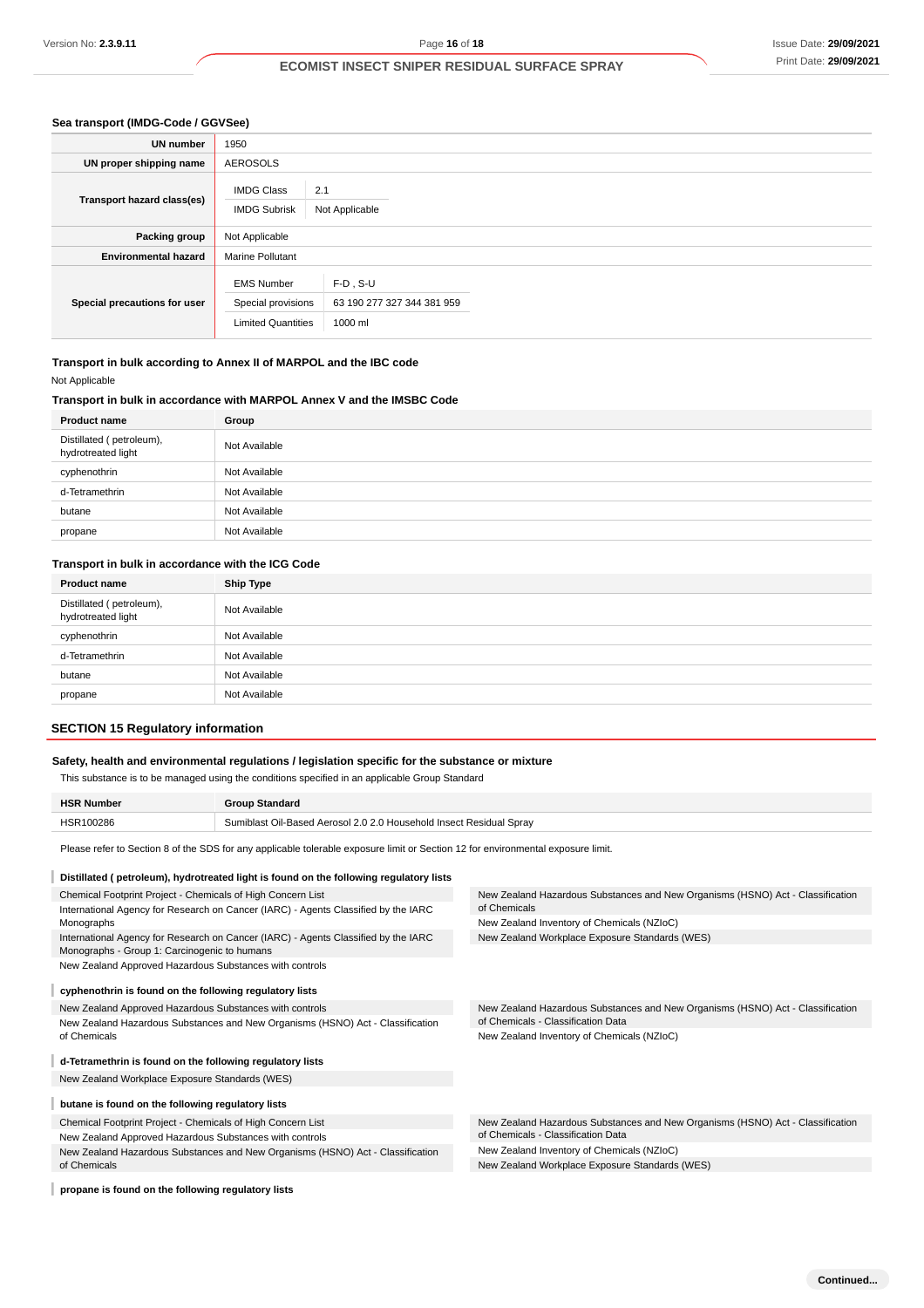## Issue Date: **29/09/2021** Print Date: **29/09/2021**

### **ECOMIST INSECT SNIPER RESIDUAL SURFACE SPRAY**

New Zealand Approved Hazardous Substances with controls New Zealand Hazardous Substances and New Organisms (HSNO) Act - Classification of Chemicals New Zealand Hazardous Substances and New Organisms (HSNO) Act - Classification New Zealand Inventory of Chemicals (NZIoC) New Zealand Workplace Exposure Standards (WES)

**Hazardous Substance Location**

of Chemicals - Classification Data

Subject to the Health and Safety at Work (Hazardous Substances) Regulations 2017.

| <b>Hazard Class</b> | <b>Quantity (Closed Containers)</b> | <b>Quantity (Open Containers)</b>  |
|---------------------|-------------------------------------|------------------------------------|
| 2.1.2A              | 3 000 L (aggregate water capacity)  | 3 000 L (aggregate water capacity) |

### **Certified Handler**

Subject to Part 4 of the Health and Safety at Work (Hazardous Substances) Regulations 2017.

| Class of<br>ance                              | <b>stities</b>             |
|-----------------------------------------------|----------------------------|
| Not Annlicable<br><b>INOL Applicable</b><br>. | Applicable<br>NM+<br>1301F |
|                                               |                            |

Refer Group Standards for further information

### **Maximum quantities of certain hazardous substances permitted on passenger service vehicles**

Subject to Regulation 13.14 of the Health and Safety at Work (Hazardous Substances) Regulations 2017.

| <b>Hazard Class</b> | Gas (aggregate water capacity in mL) | Liquid $(L)$ | Solid (kg) | Maximum quantity per package for each classification |
|---------------------|--------------------------------------|--------------|------------|------------------------------------------------------|
|                     |                                      |              |            | 1L (aggregate water capacity)                        |

### **Tracking Requirements**

Not Applicable

#### **National Inventory Status**

| <b>National Inventory</b>                          | <b>Status</b>                                                                                                                                                                                     |
|----------------------------------------------------|---------------------------------------------------------------------------------------------------------------------------------------------------------------------------------------------------|
| Australia - AIIC / Australia<br>Non-Industrial Use | No (d-Tetramethrin)                                                                                                                                                                               |
| Canada - DSL                                       | No (cyphenothrin; d-Tetramethrin)                                                                                                                                                                 |
| Canada - NDSL                                      | No (Distillated (petroleum), hydrotreated light; cyphenothrin; d-Tetramethrin; butane; propane)                                                                                                   |
| China - IECSC                                      | No (d-Tetramethrin)                                                                                                                                                                               |
| Europe - EINEC / ELINCS / NLP                      | Yes                                                                                                                                                                                               |
| Japan - ENCS                                       | Yes                                                                                                                                                                                               |
| Korea - KECI                                       | No (cyphenothrin; d-Tetramethrin)                                                                                                                                                                 |
| New Zealand - NZIoC                                | No (d-Tetramethrin)                                                                                                                                                                               |
| Philippines - PICCS                                | No (cyphenothrin; d-Tetramethrin)                                                                                                                                                                 |
| <b>USA - TSCA</b>                                  | No (cyphenothrin; d-Tetramethrin)                                                                                                                                                                 |
| Taiwan - TCSI                                      | No (d-Tetramethrin)                                                                                                                                                                               |
| Mexico - INSQ                                      | No (d-Tetramethrin)                                                                                                                                                                               |
| Vietnam - NCI                                      | No (d-Tetramethrin)                                                                                                                                                                               |
| Russia - FBEPH                                     | No (cyphenothrin; d-Tetramethrin)                                                                                                                                                                 |
| Legend:                                            | Yes = All CAS declared ingredients are on the inventory<br>No = One or more of the CAS listed ingredients are not on the inventory. These ingredients may be exempt or will require registration. |

## **SECTION 16 Other information**

| . 109 |
|-------|
|       |

### **SDS Version Summary**

| <b>Version</b>                  | Date of Update | <b>Sections Updated</b>                                |
|---------------------------------|----------------|--------------------------------------------------------|
| .3.9.11<br>$\sim$ $\sim$ $\sim$ | 28/09/2021     | `hr∩i<br>Classification.<br>. Inaredients<br>.: Health |

## **Other information**

Classification of the preparation and its individual components has drawn on official and authoritative sources as well as independent review by the Chemwatch Classification committee using available literature references.

The SDS is a Hazard Communication tool and should be used to assist in the Risk Assessment. Many factors determine whether the reported Hazards are Risks in the workplace or other settings. Risks may be determined by reference to Exposures Scenarios. Scale of use, frequency of use and current or available engineering controls must be considered.

#### **Definitions and abbreviations**

PC-TWA: Permissible Concentration-Time Weighted Average PC-STEL: Permissible Concentration-Short Term Exposure Limit

IARC: International Agency for Research on Cancer

ACGIH: American Conference of Governmental Industrial Hygienists